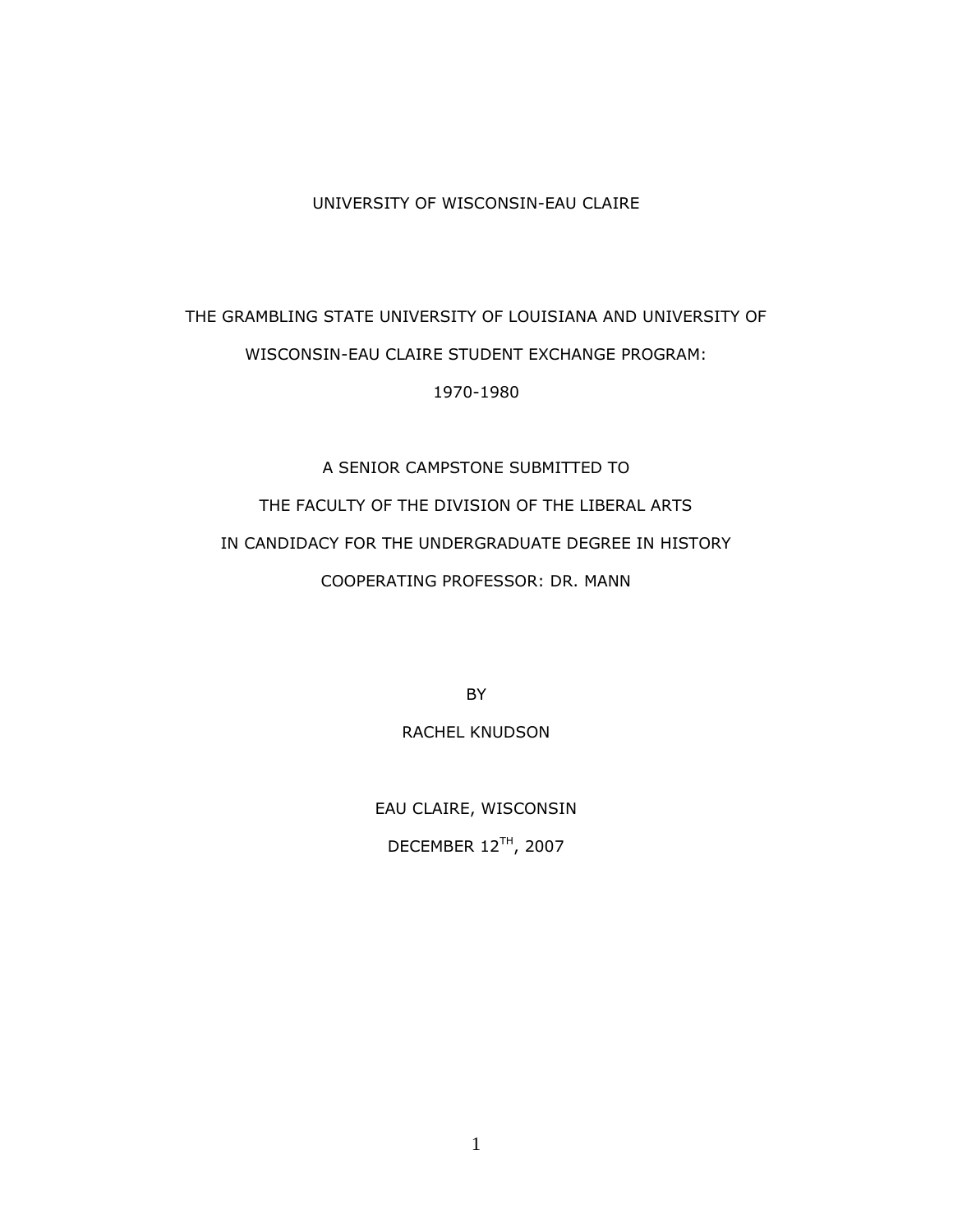### *Abstract*

The Grambling State University of Louisiana and University of Wisconsin-Eau Claire student exchange program ran from 1970 through 1980. The exchange program primarily involved white students from UW-Eau Claire attending one fall or spring semester at Grambling State and black students from Grambling State spending one fall or spring semester at UW-Eau Claire. This essay explores how the G.S.U. and UW-Eau Claire student exchange program is an example of how the integration of universities continued even after the eventful desegregation era of the 1950s and 1960s. Most of the exchange students who participated in the program valued their experiences. Students encountered a semester as a minority student at either Grambling State University or UW-Eau Claire. The student exchange program was implemented to increase cultural awareness amongst whites from UW-Eau Claire and blacks from Grambling State.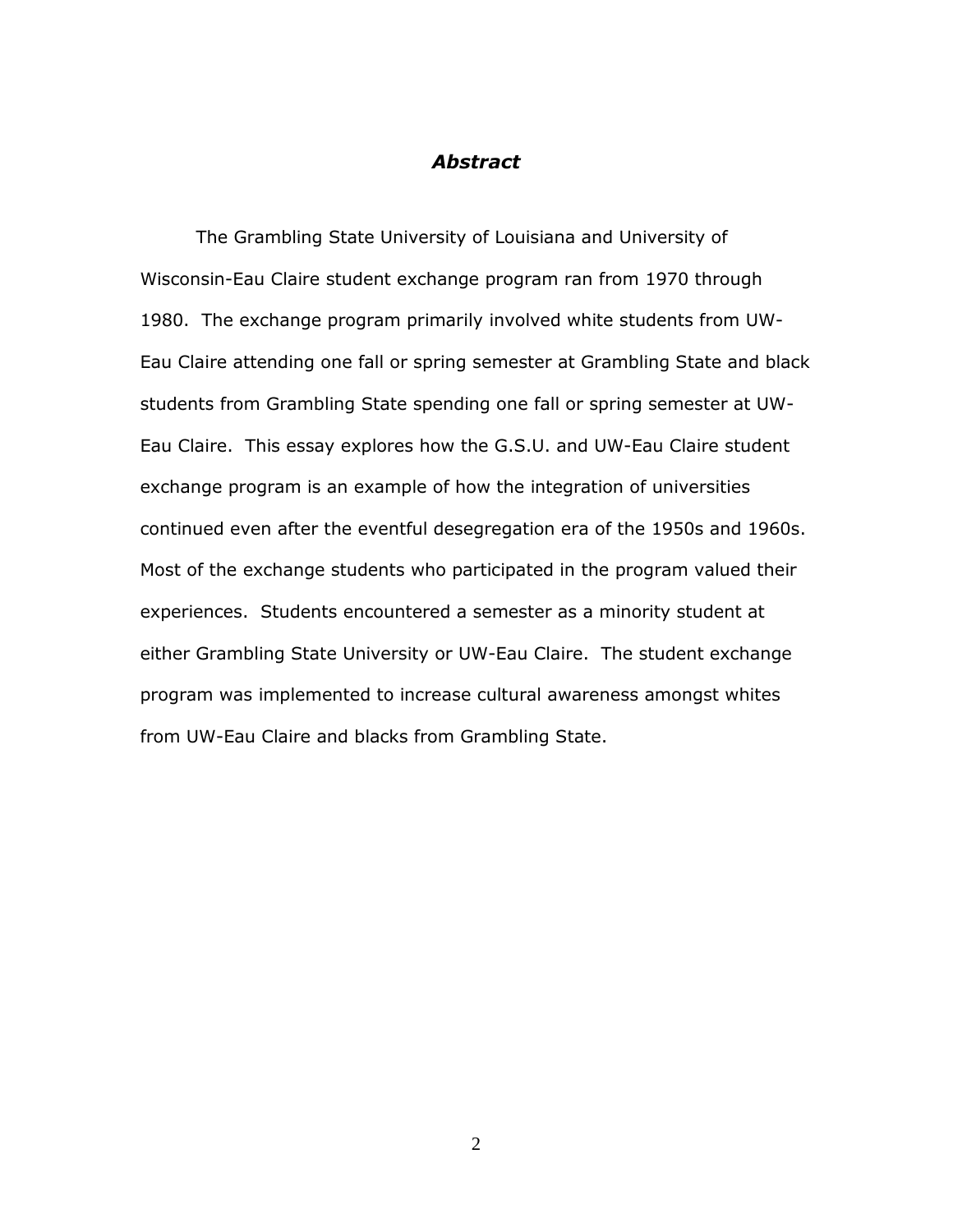## *Table of Contents*

| Chapter II: Prior to the Grambling State and<br>UW-Eau Claire student exchange program 10            |
|------------------------------------------------------------------------------------------------------|
| Chapter III: The importance in locale of the<br>Universities and their respective histories 12       |
| Chapter IV: The Challenges of Integration 19                                                         |
| Chapter V: The Components of the Grambling State<br>University and UW-Eau Claire Student Exchange 25 |
| Chapter VI: The End of the Grambling State &<br>UW-Eau Claire Student Exchange Program 37            |
|                                                                                                      |
|                                                                                                      |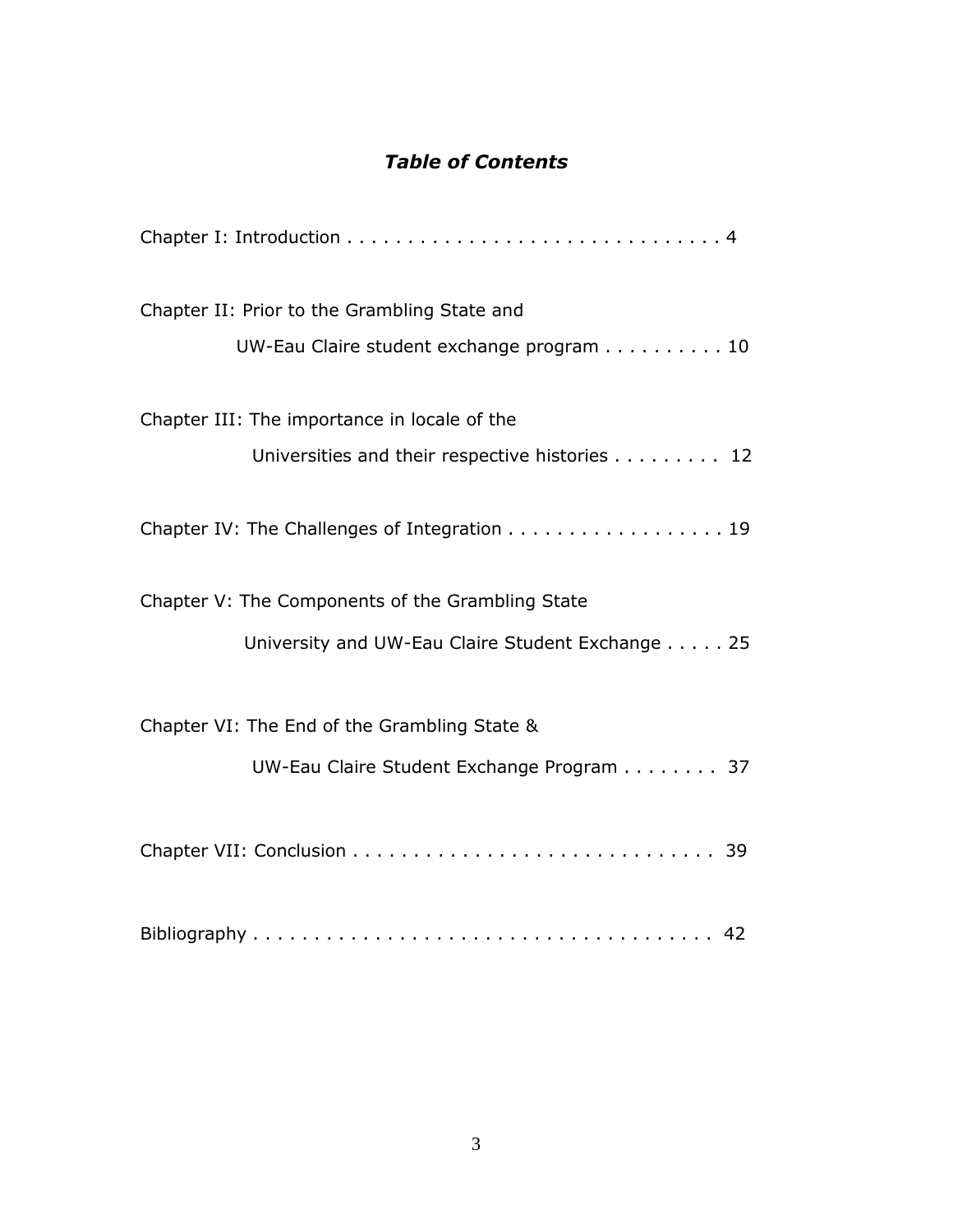## *Chapter I: Introduction*

The desegregation era in American public education during the 1950s and 1960s was an eventful period. Many blacks struggled to gain access to equal education at numerous schools in the United States. On May  $17<sup>th</sup>$ , 1954, the Supreme Court ruled in *Brown v. Board of Education* that segregation in public education was in violation of the United States Constitution.<sup>1</sup> This overturned the 1896 ruling reached in *Plessy v. Ferguson* which legalized "separate but equal" accommodations throughout the United States. However, those "separate" accommodations, like those in public schools, were not always equal.<sup>2</sup> Many historians claim that the decision of *Brown v. Board* was the turning point of the mid-20<sup>th</sup> century Civil Rights Movement.<sup>3</sup> After the *Brown* decision, segregation within United States public education could not legally take place if those schools were publicly funded. Much of the United States population, especially in the south, did not immediately accept integration, even though the *Brown* decision made it

<sup>1</sup> Juan Williams, "The Ruling That Changed America" in Introduction of *Brown v. Board of Education: It's Impact on Public Education 1954-2004*, Thurgood Marshall Scholarship Fund, New York (2005): 21.

<sup>&</sup>lt;sup>2</sup> When Plessy ruled the U.S. during the late 19<sup>th</sup>, early, and mid 20<sup>th</sup>-centuries, it is important to understand that the "separate-but-equal" doctrine was not actually true. Separate facilities for blacks were not always equal to those of whites. Many predominantly black schools were not equal to those of whites.

<sup>3</sup> In the book *Brown v. Board of Education: Its Impact on Public Education 1954-2004*, edited by Dara N. Byrne and published by the Thurgood Marshall Scholarship Fund, historians reflect on how *Brown* dramatically changed public education along with other segregated public facilities. It was after the *Brown* decision when well known Civil Rights events occurred such as the desegregation of the University of Mississippi, Little Rock Central High School, and the Montgomery bus boycott.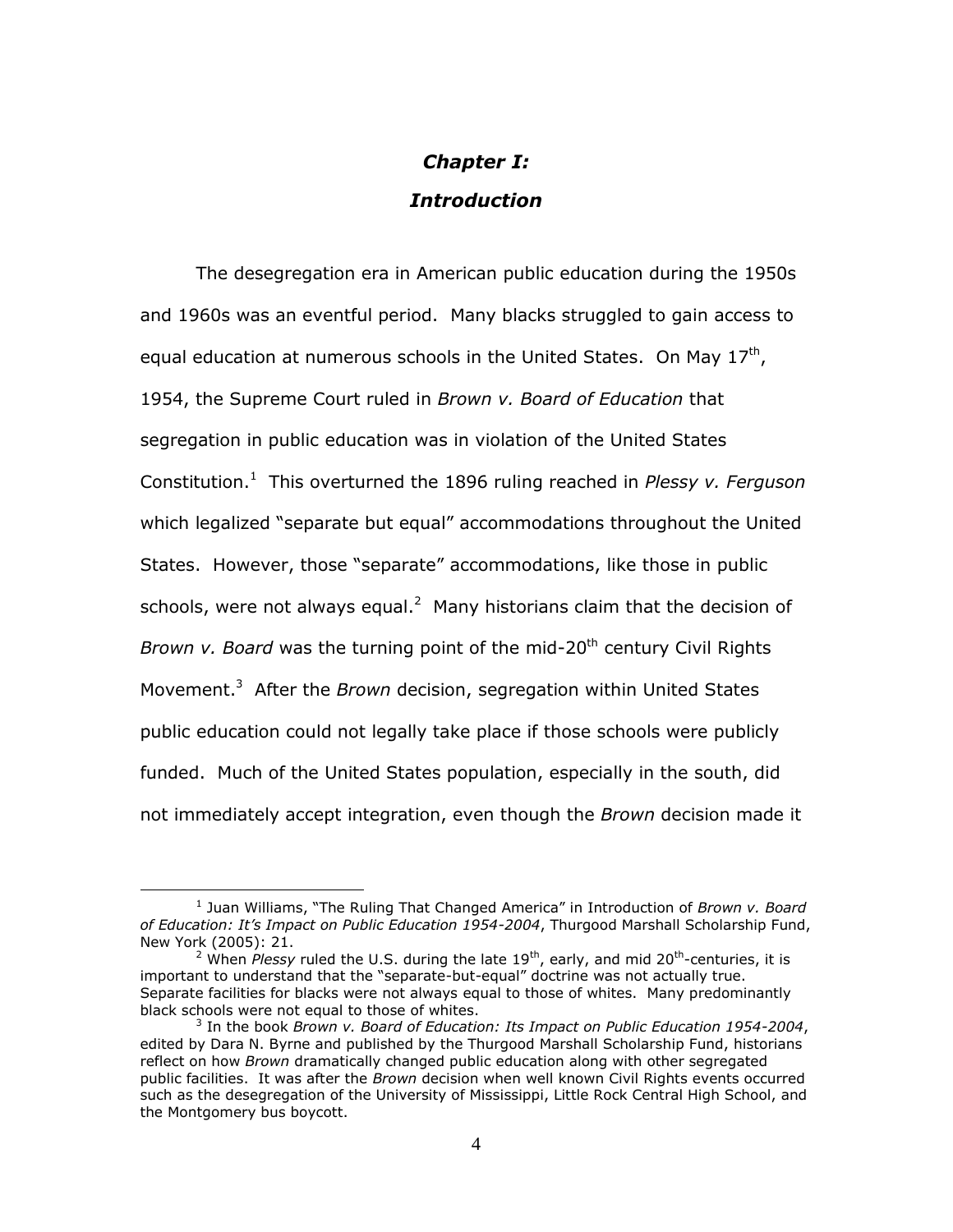illegal for segregation to persist. According to Mitch Yamasaki, black integration into southern white schools was gradual. Yamasaki states,

> States in the deep South, with large black populations, waged 'massive resistance' campaigns against desegregation. Ten years after Brown, less than one percent of black students in the deep South attended integrated schools. It was not until the 1970s, when passions had died down and the enticement of federal aid to schools (conditioned on desegregation) became irresistible, that the majority of black students in the deep South began attending integrated schools.<sup>4</sup>

At times, universities and communities resisted integration.<sup>5</sup> When this occurred, the United States federal government often brought in the National Guard or U.S. Marshals to deter rioting by those who were against integration. Bringing in federal troops to ensure safety at universities and public schools across the United States, most notably in the Southern United States, happened often. One example of this which occurred at the secondary education level is when nine black high school students desegregated Little Rock Central High School in the fall of 1957.<sup>6</sup> A white mob formed on the grounds of the high school and prevented the students from entering. Another such example occurred at the higher education level in 1962. At the University of Mississippi, James Meredith a black university student tried to enter the university but was refused admission. At both of

<sup>4</sup> Mitch Yamasaki, *Civil Rights Movement 1954-1968: We Shall Overcome, Some Day*, (Carlisle, MA: Discovery Enterprises, Ltd., 1998) 17.

 $5$  Not only did the universities resist the integration, but communities did as well. Protesters would often arrive at the university where black student(s) were trying to enter, and often, a riot occurred to prevent integration. This is when the National Guard was brought in by the U.S. Federal Government to ensure safe entrance for the student(s).

<sup>6</sup> Juan Williams, "The Ruling That Changed America" in Introduction of *Brown v. Board of Education: It's Impact on Public Education 1954-2004*, Thurgood Marshall Scholarship Fund, New York (2005): 24.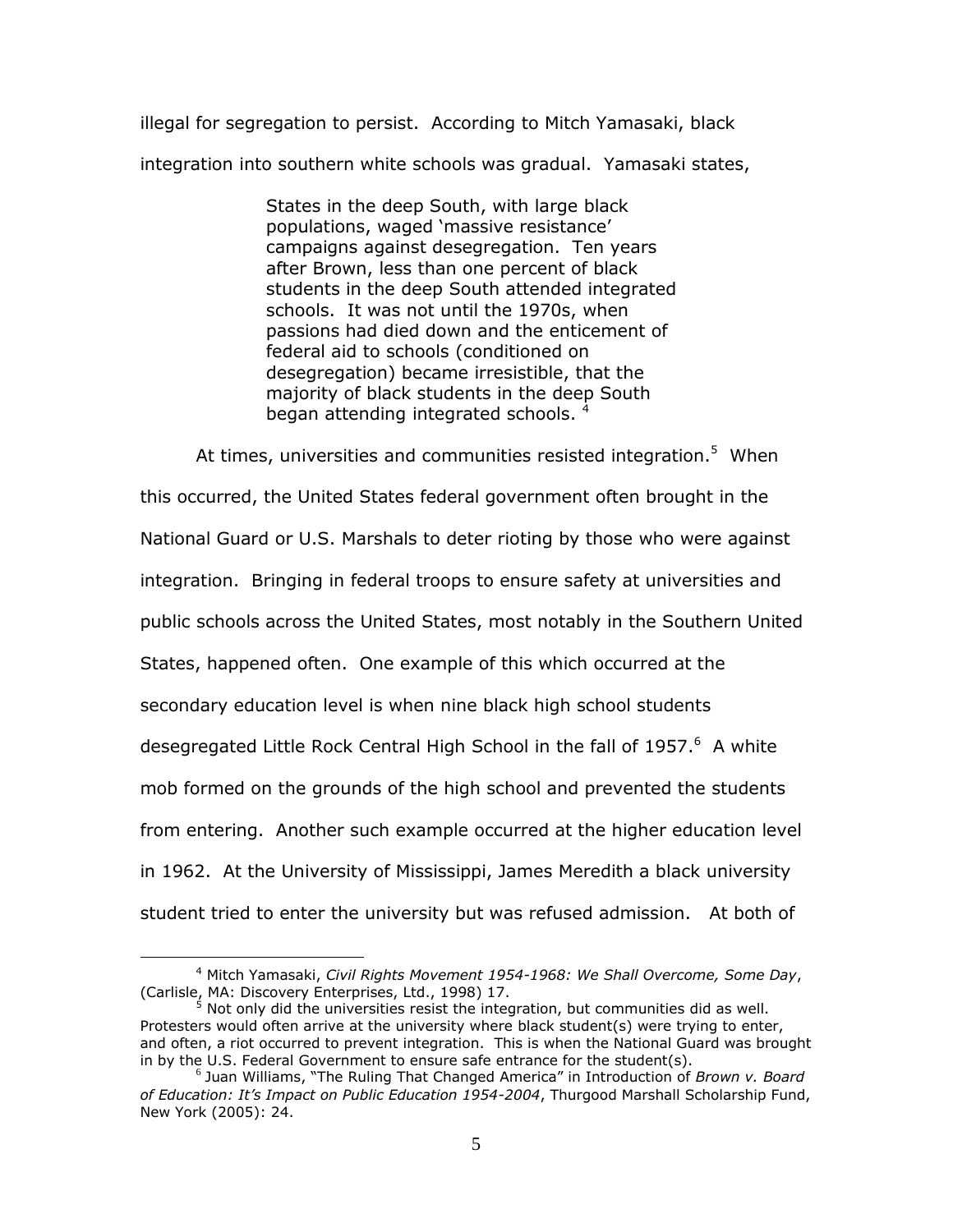these publicly funded schools, whites protested the black integration and riots occurred. When the National Guard was brought in,<sup>7</sup> the rioting eventually ended and blacks were allowed into those schools.

One may wonder what happened within American public education after the eventful desegregation period of the 1950s and 1960s. Did increased integration continue amongst American schools? However, if integration did persist, was it of a different magnitude? Did it differ from the desegregation of the 1950s and 1960s in American public education? The answer to these questions regarding integration is yes. Integration did continue; however it was of a different magnitude than the desegregation era. The implementation of student exchange programs is one example of how integration persisted during the late-1960s and throughout the 1970s. $8$ One of these student exchange programs occurred between the University of Wisconsin-Eau Claire and Grambling State University of Louisiana during the 1970s. 9

The Grambling State University and UW-Eau Claire student exchange program began in 1970 and came to an end in 1980. During that decade, 45 UW-Eau Claire students and 40 Grambling State students participated in the program. Primarily, the exchange program involved white students from UW-Eau Claire attending one semester at Grambling State and black

 $<sup>7</sup>$  At Little Rock Central High School, the National Guard actually had to occupy the</sup> school for some time to ensure the students were safely attending classes. This also occurred at the University of Mississippi.

 $8$  Desegregation did not end during the 1970s but continued throughout the later 20<sup>th</sup> century. An example of this is the desegregation of the Boston public school district.

<sup>&</sup>lt;sup>9</sup> During this time period, Grambling State University also had student exchange programs with several other universities including UW-Whitewater, UW-Stevens Point, the University of Idaho, and the University of North Dakota.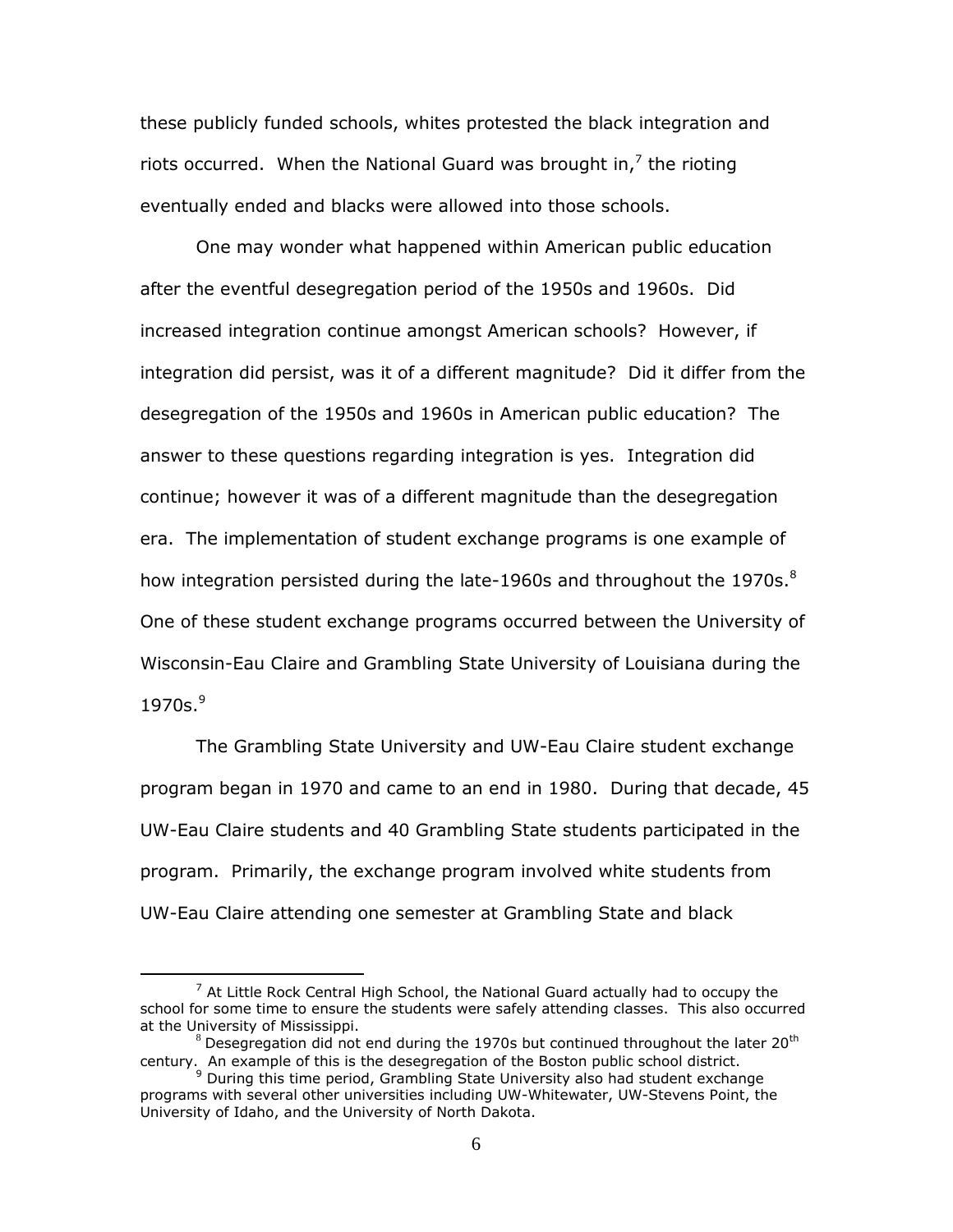students from Grambling State attending one semester at UW-Eau Claire. Both of the universities consisted predominantly of one race--UW-Eau Claire a predominantly white university and Grambling State University a predominantly black university. According to Dr. Stoelting, the UW-Eau Claire adviser of the exchange program, UW-Eau Claire had a total enrollment of about 8,800 students in 1974, out of which 100 were black.<sup>10</sup> Regarding Grambling State University, Dr. Stoelting stated that white students at Grambling State University "constituted a minority of about 12 students in a total enrollment of  $3,000$  students." $11$  Although forced desegregation continued to take place throughout the 20<sup>th</sup>-century;<sup>12</sup> the student exchange program was voluntary, students chose to apply and if their application was accepted, they made the choice either to participate or not to participate in the program. $^{13}$  Student interest in the program determined the continuation or the demise of the student exchange program.

This exchange program was implemented by the two universities as a way to introduce students to new racial and cultural experiences.<sup>14</sup> This is different from the desegregation era of American education during the 1950s

<sup>&</sup>lt;sup>10</sup> University of Wisconsin—Eau Claire Grambling State University Student Exchange Program, 1970-1980, AS182. Special Collections & Archives, McIntyre Library, University of Wisconsin—Eau Claire. Eau Claire, WI.

 $11$  Ibid.

<sup>&</sup>lt;sup>12</sup> Boston Public Schools came under scrutiny in the 1980s after it was determined that many black public schools were unequal to white public schools. Boston"s neighborhoods were largely segregated, and this led to segregated neighborhood schools. The Boston public school district was forced to desegregate because of the inequality.

 $13$  Although the exchange program was voluntary for students, according to the Grambling State-University of Eau Claire student exchange program collection, Grambling State was court-ordered to desegregate. The university, because of that court-order, made more of an effort to attract diverse students to the predominantly black university. An example of this is the student exchange program.

<sup>&</sup>lt;sup>14</sup> University of Wisconsin-Eau Claire Grambling State University Student Exchange Program, 1970-1980, AS182. Special Collections & Archives, McIntyre Library, University of Wisconsin—Eau Claire. Eau Claire, WI.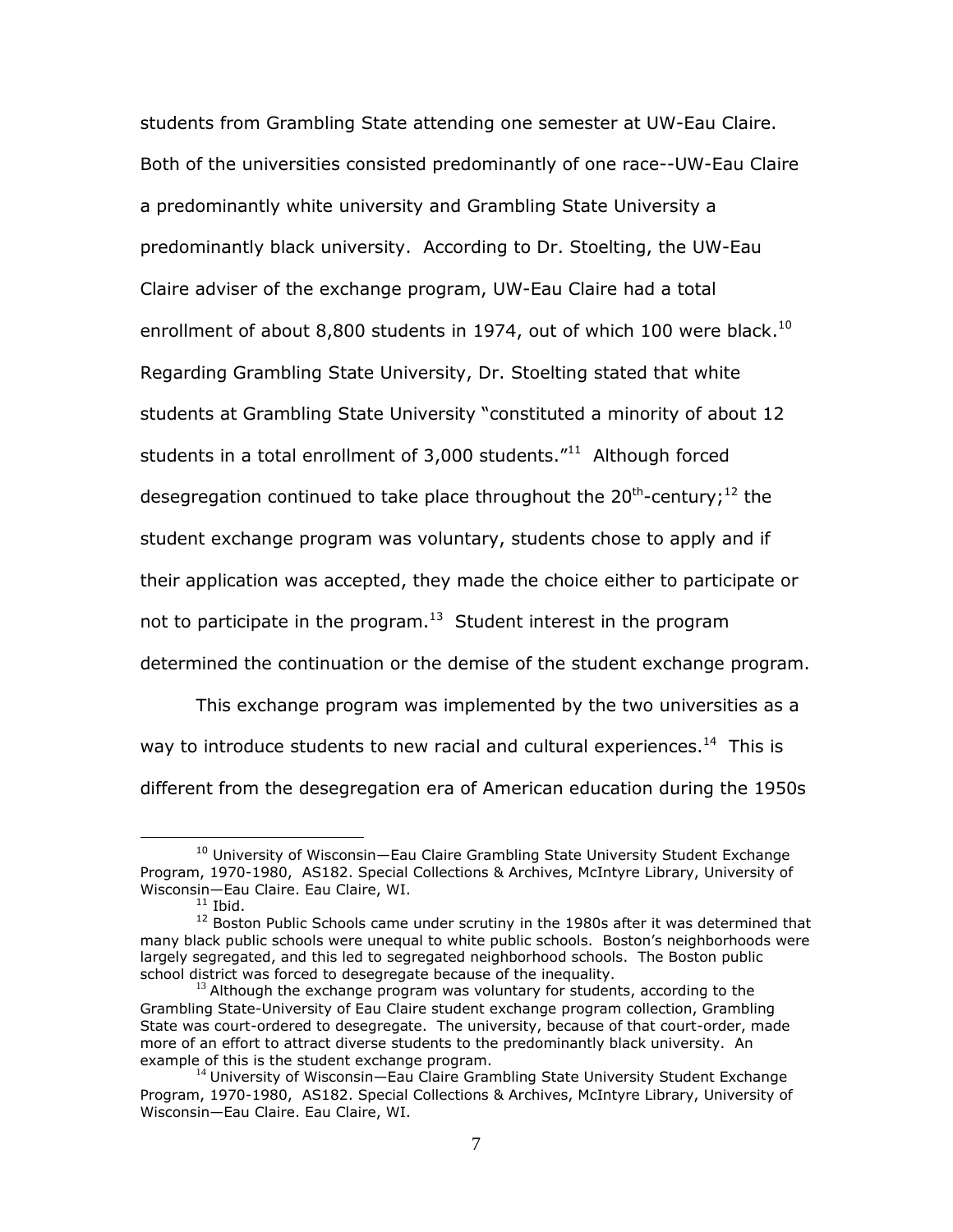and 1960s because during that time, minorities like blacks were arguing for access into white segregated schools and equal educational opportunities. The Grambling State University and UW-Eau Claire student exchange program was voluntary and demonstrates how students of both races were allowed into predominantly white or black universities. These students were not seeking equal education or opportunities; instead, they sought new racial and cultural experiences.

The students who participated in the program sought new and unique experiences in their liberal education outside of the normal, every-day learning that each student had been accustomed to at their home university. Students desired to experience a new academic life and create new human relations with a different race—something that they had not had the chance to do at their own universities. According to Karen Berstedt, a UW-Eau Claire student who attended Grambling State semester, although life was difficult while adjusting to her minority status, her experiences were to be valued and not forgotten. In a written reflection published in *the Spectator* on February 1<sup>st</sup>, 1973, Berstedt wrote, "My Grambling experience wasn't easy, but that made it all the more valuable. I learned things I never could have learned by reading a book or magazine or article like this, and although I am no expert on black people or their problems, my understanding of their problems has been affected by an experience I'll never regret having had."<sup>15</sup> It was not just UW-Eau Claire students who valued their time at Grambling State;

<sup>&</sup>lt;sup>15</sup> University of Wisconsin—Eau Claire Grambling State University Student Exchange Program, 1970-1980, AS182. Special Collections & Archives, McIntyre Library, University of Wisconsin—Eau Claire. Eau Claire, WI.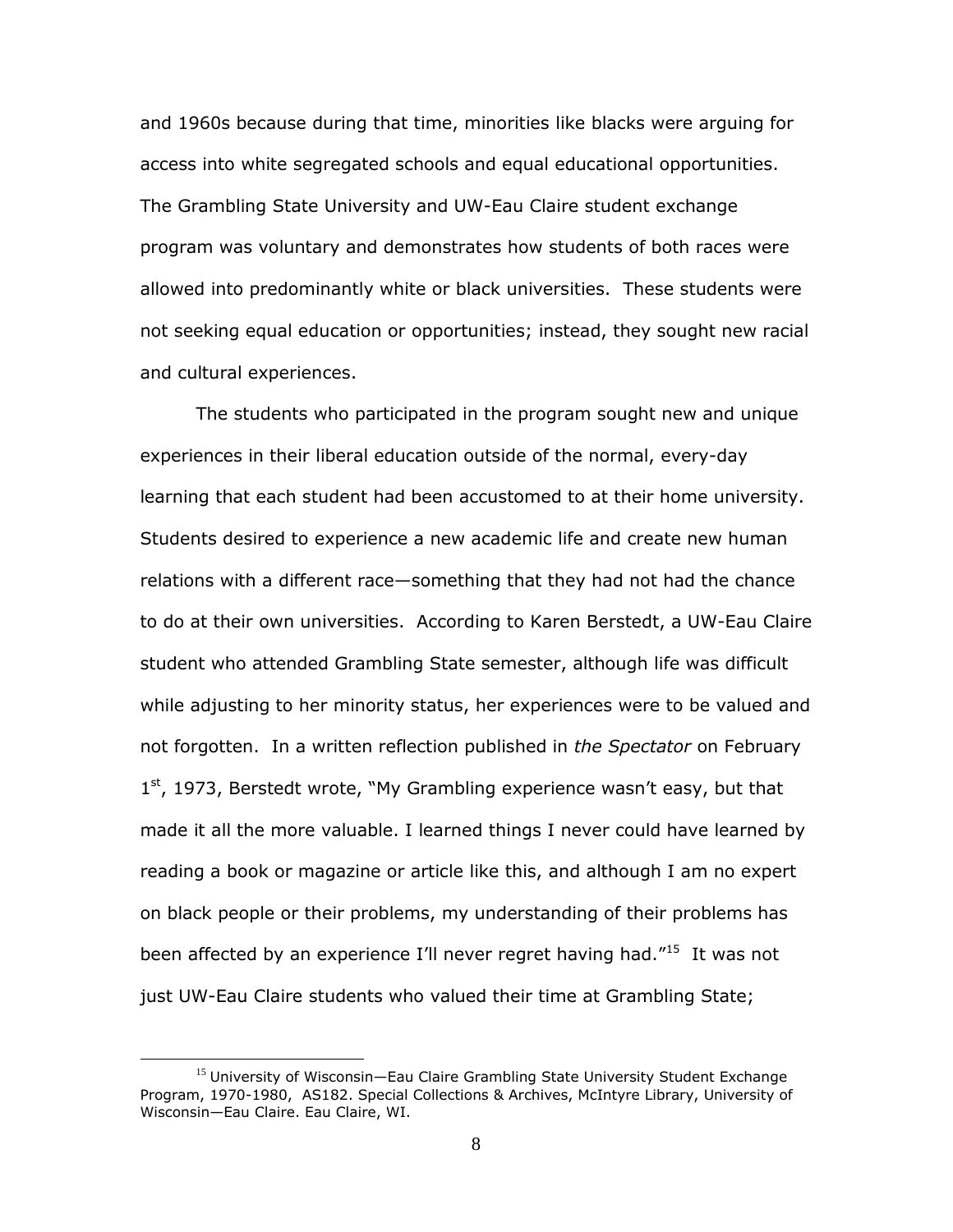Grambling State students enjoyed their time at UW-Eau Claire as well. According to ConSuElla Wiley, a Grambling State student attending UW-Eau Claire during the fall semester of 1973, "I wanted to go to a white school…. I've never been to a school that wasn't black. I think everyone should learn to get along. This was my chance, so I took it." $^{16}$ 

Student exchange programs were not unique to Wisconsin universities. Although UW-Eau Claire participated in an integration-oriented student exchange program, it was not the first to do so. In fact, during the late 1960s, other Wisconsin universities, such as the University of Wisconsin-Madison also participated in student exchange programs with other southern predominantly black universities.

<sup>&</sup>lt;sup>16</sup> University of Wisconsin-Eau Claire Grambling State University Student Exchange Program, 1970-1980, AS182. Special Collections & Archives, McIntyre Library, University of Wisconsin—Eau Claire. Eau Claire, WI.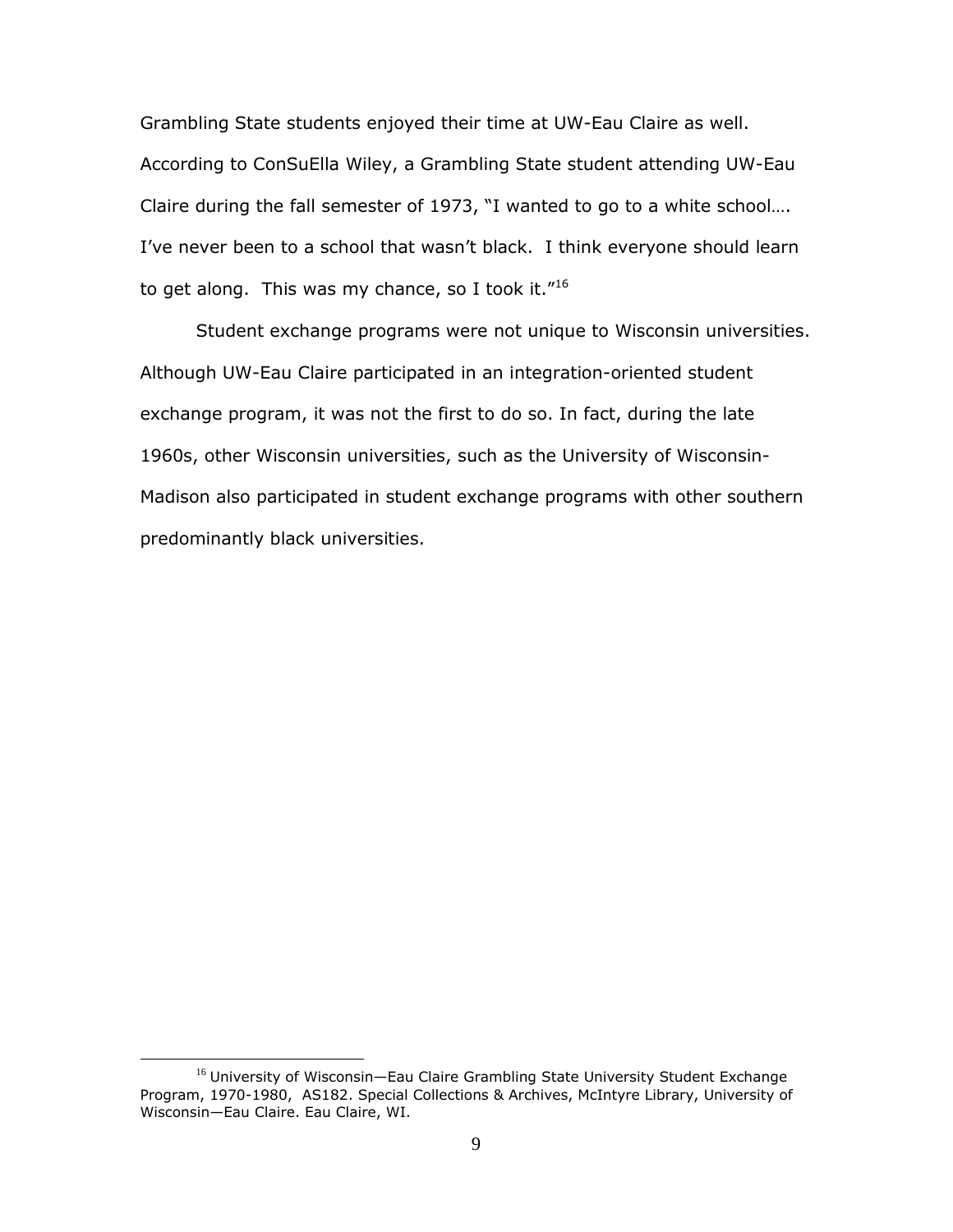#### *Chapter II:*

# *Prior to the Grambling State-UW-Eau Claire Student Exchange Program: an initial Exchange Program involving UW-Madison*

During the late-1960s, the University of Wisconsin-Madison participated in a student exchange program which involved three individual predominantly black universities located within the southern United States: A & T State University, Greensboro; North Carolina Central University, Durham; and Texas Southern University, Houston. This student exchange program was titled the North-South Student Exchange Program. According to the "North-South Student Exchange Program Analysis" by Sarah C. Baker, the North-South exchange program began in 1966.

The North-South student exchange program is important because it shows that Grambling State University and UW-Eau Claire were not the first universities to participate in a student exchange program. The theme of black students attending predominantly white northern universities and white students attending predominantly black southern universities continued into 1970s after the completion of the "North-South Student Exchange Program Analysis".

The reasons why students participated in the student exchange programs are similar to the student exchange programs between the universities of Wisconsin and the predominantly black universities in the South. Students voluntarily participated in both the North-South Student

10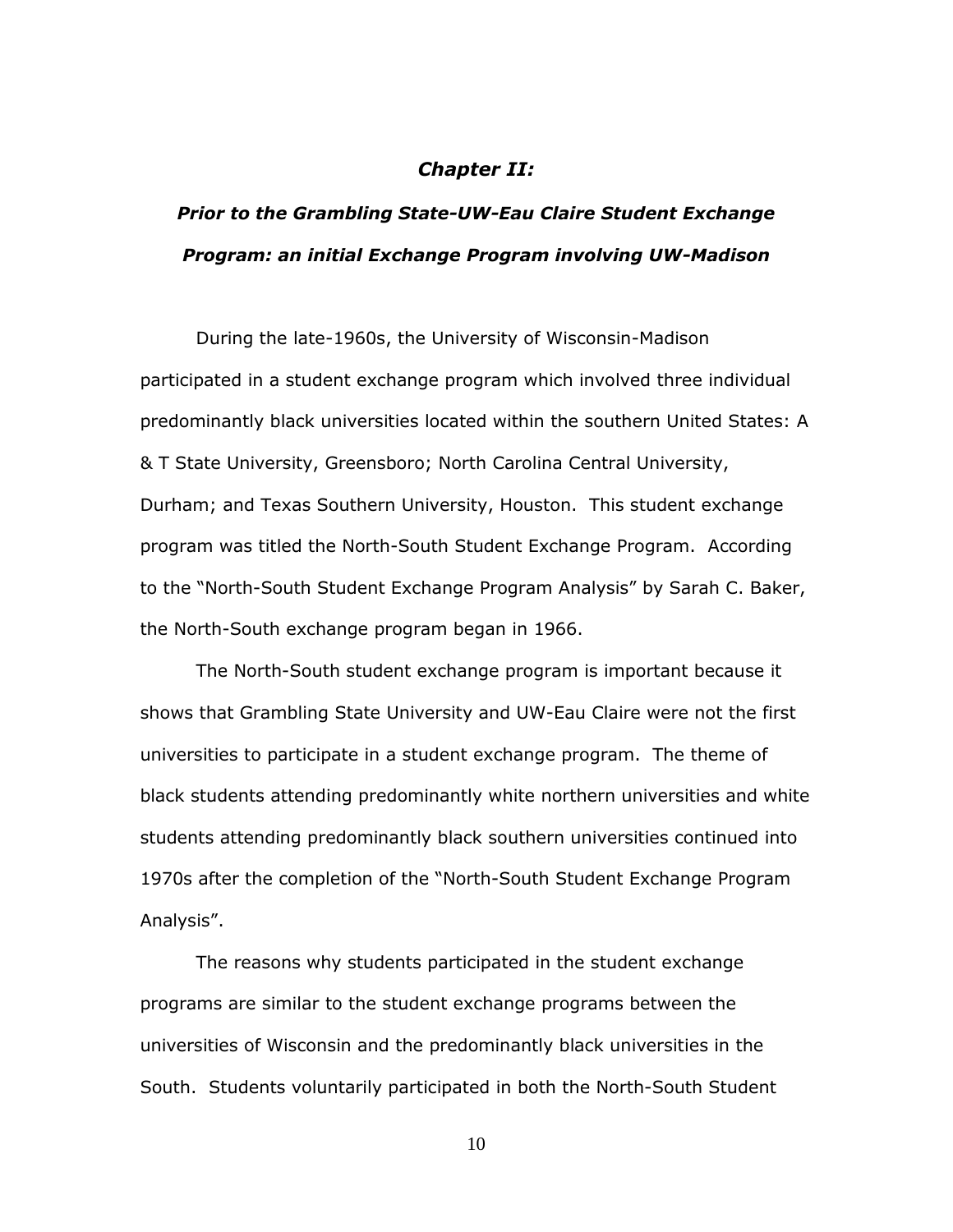Exchange Program and the Grambling State and UW-Eau Claire student exchange program. In order to participate, students had to apply; if their application was accepted, those students could enroll in the exchange program(s). This is true in both the North-South Student Exchange as well as the Grambling State and UW-Eau Claire student exchange. New cultural and racial experiences were also sought by many students in both programs (the Grambling State and UW-Eau Claire student exchange participants, and the North/South student exchange participants). These experiences were possible because of the integration of those students into either Grambling State University or UW-Eau Claire.

There were obvious differences $17$  amongst the universities that participated in the exchange program; however, there was one common factor between the universities that determined the integration of exchange students: the universities consisted primarily of one race. Because of the lack of racial diversity on the campuses, integration of minority students occurred in each circumstance. The lack of racial diversity on campuses like UW-Madison, UW-Eau Claire, and Grambling State was not new to the universities.

Throughout history, UW-Eau Claire and Grambling State consisted predominantly of one race: white *or* black.<sup>18</sup> The following chapter takes a closer look at Grambling State University"s and UW-Eau Claire"s histories, and how this relates to their lack of racial diversity during the 1970s.

 $17$  They were of different size, different states, etc.

<sup>&</sup>lt;sup>18</sup> University of Wisconsin-Eau Claire Grambling State University Student Exchange Program, 1970-1980, AS182. Special Collections & Archives, McIntyre Library, University of Wisconsin—Eau Claire. Eau Claire, WI.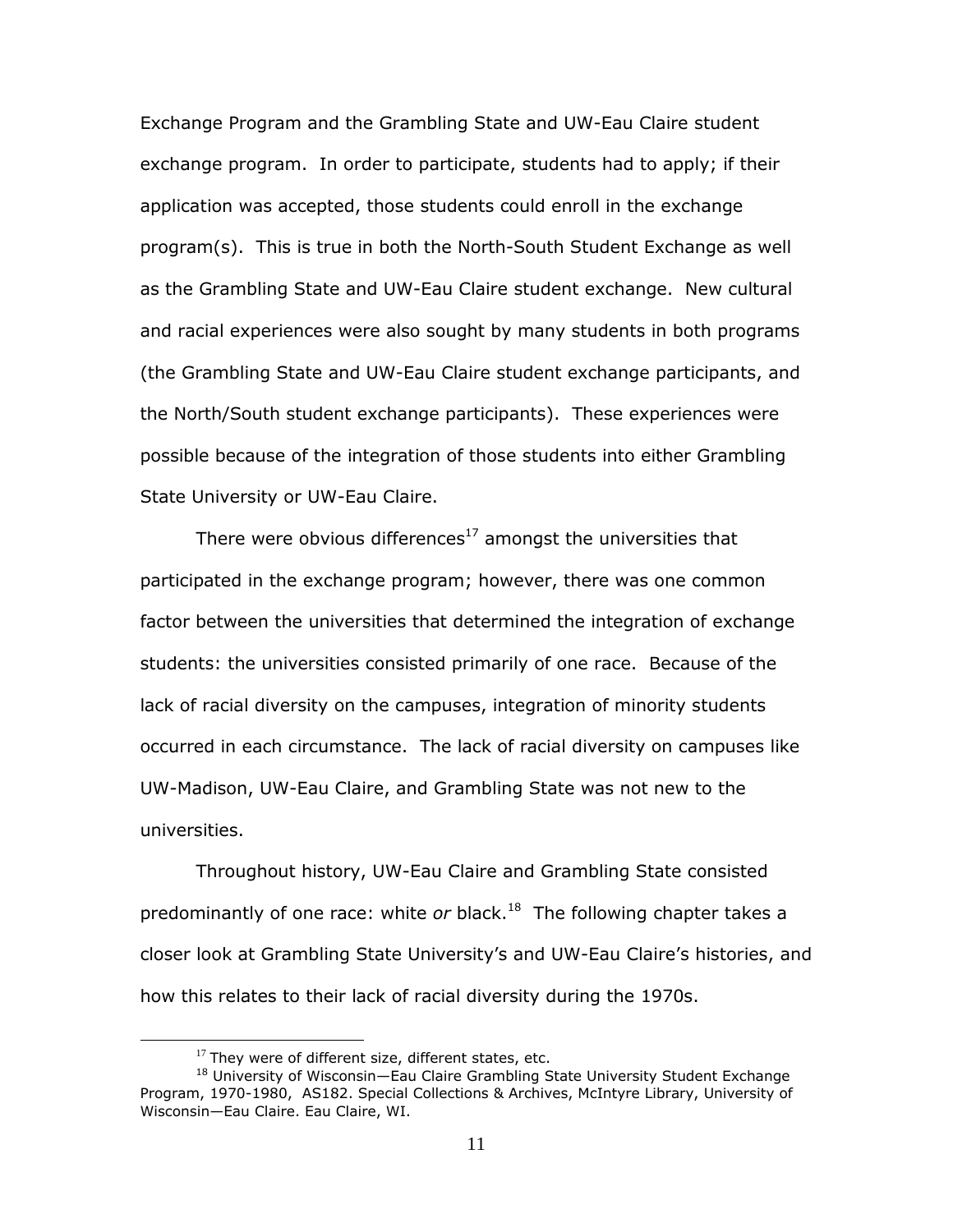### **Chapter III:**

### *The importance in locale of the Universities and their individual histories: why do both Grambling State University and the University of Wisconsin-Eau Claire lack racial diversity?*

The history of both Grambling State University and the University of Wisconsin-Eau Claire is important in understanding the implementation of the student exchange program during the 1970s. The student exchange program was both racially and physically motivated based on locale. Both the University of Wisconsin-Eau Claire and Grambling State University of Louisiana lacked racial diversity. This is due to the locale of the universities and the universities' origins.

#### *Wisconsin & UW-Eau Claire*

Wisconsin largely lacked racial diversity during the 1960s concerning blacks and whites with the exception of Milwaukee, Racine, and Rock counties, where a higher proportion of blacks resided than in any other county in Wisconsin. For example, a total of 63,024 black individuals resided in Milwaukee County in 1960.<sup>19</sup> This is considerably more than in Eau Claire County, where only thirteen black individuals resided in 1960, compared to 58,227 whites during that same year.<sup>20</sup> This confirms that although Wisconsin does have a substantial black population in the southern part of

 $19$  University of Virginia Library, Historical Census Browser, online: < http://fisher.lib.virginia.edu/collections/stats/histcensus/php/county.php> Last Accessed: 9- 21-07

<sup>20</sup> Hilda R. Carter and John R. Jenswold, *The University of Wisconsin Eau Claire, A History: 1916-1976,* (Eau Claire, WI: University of Wisconsin Foundation Inc, 1977).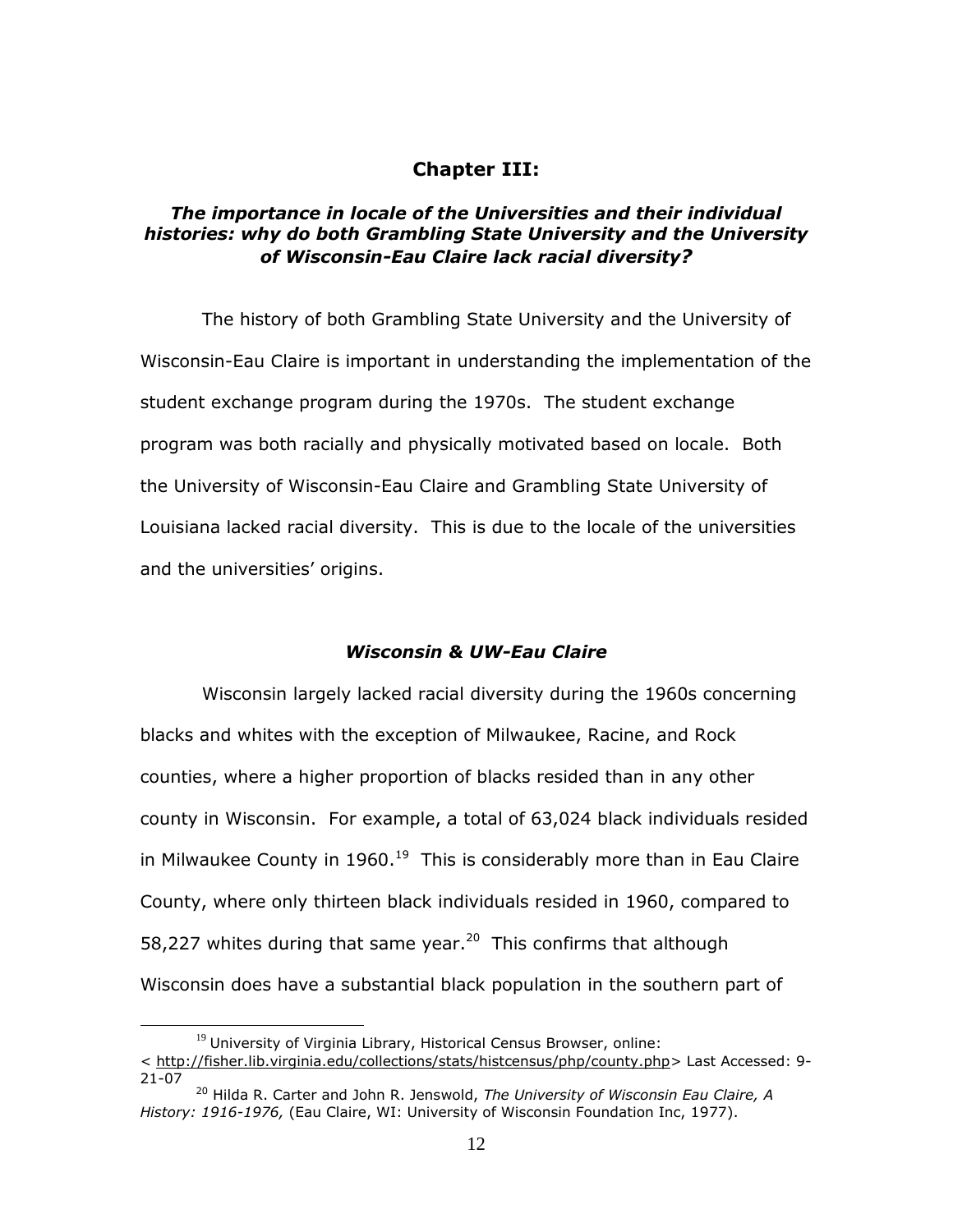the state (within Milwaukee County, for example), Eau Claire County, where UW-Eau Claire is located, lacks that racial



**Map 1: Wisconsin**

 **Map by Rachel M. Knudson**

diversity (when concerning African Americans).

 $\overline{a}$ 

UW-Eau Claire was created in the early part of the  $20<sup>th</sup>$  century. In 1916, UW-Eau Claire opened as Eau Claire State Normal School on twelve acres of land which was donated to the city of Eau Claire.<sup>21</sup> In 1927, Eau Claire State Normal School became known as Eau Claire State Teachers College and in 1951, it became a four year liberal arts college.<sup>22</sup> In 1964,

<sup>21</sup> Hilda R. Carter and John R. Jenswold, *The University of Wisconsin Eau Claire, A History: 1916-1976,* (Eau Claire, WI: University of Wisconsin Foundation Inc, 1977).

<sup>22</sup> Hilda R. Carter and John R. Jenswold, *The University of Wisconsin Eau Claire, A History: 1916-1976,* (Eau Claire, WI: University of Wisconsin Foundation Inc, 1977).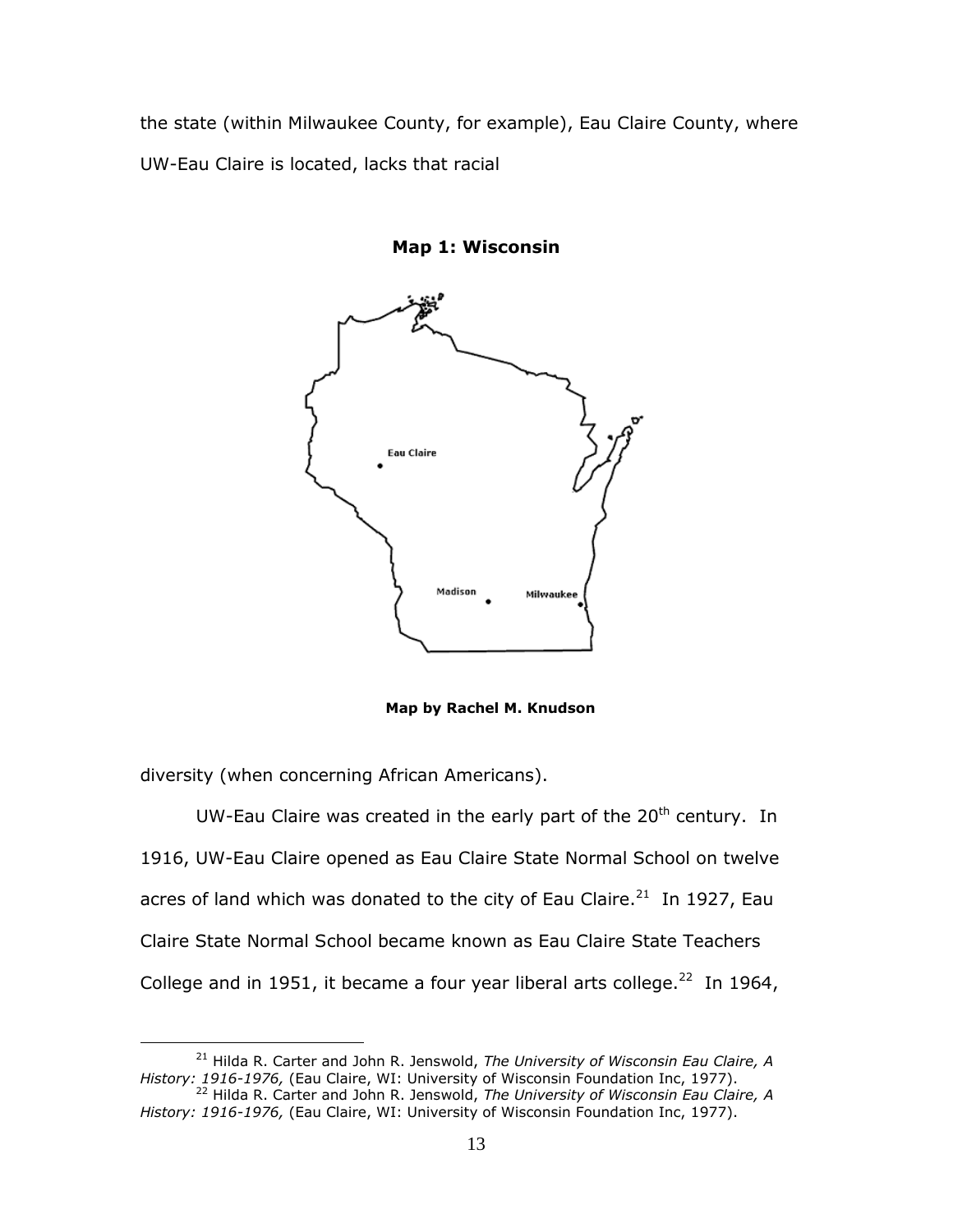the Board of Regents renamed the college Wisconsin State University-Eau Claire. After the merger of the two state supported systems of university education in 1971, the university was renamed University of Wisconsin Eau Claire<sup>23</sup>, and this name continues presently.

Eau Claire County in 1920 had a total of 23 blacks. $24$  This is significantly fewer than the 32,665 whites who were living in Eau Claire County at that same time. $25$  This shows that at its conception, UW-Eau Claire, then Eau Claire State Normal School, was created in a county which lacked racial diversity. During the 1960s, Eau Claire County as well as UW-Eau Claire continued to lack racial diversity when concerning blacks.

#### *Louisiana & Grambling State University*

 African American slavery was a major element of Louisiana"s history prior to the Civil War and Reconstruction. Louisiana was a slave state, which resulted in a higher proportion of blacks forced by slavery to reside in that state. After the Civil War, African Americans continued to reside in Louisiana. Wisconsin was not a slave state and did not become a state until 1848. The highest population of African Americans was in the southern part of the state.

Below is a chart that shows the difference in population based on race, most notably black and white, between the two states, Louisiana and Wisconsin:

 $23$  Ibid.

<sup>&</sup>lt;sup>24</sup> University of Virginia Library, Historical Census Browser, online: < http://fisher.lib.virginia.edu/collections/stats/histcensus/php/county.php> Last Accessed: 10-03-07.

 $^{25}$  Ibid.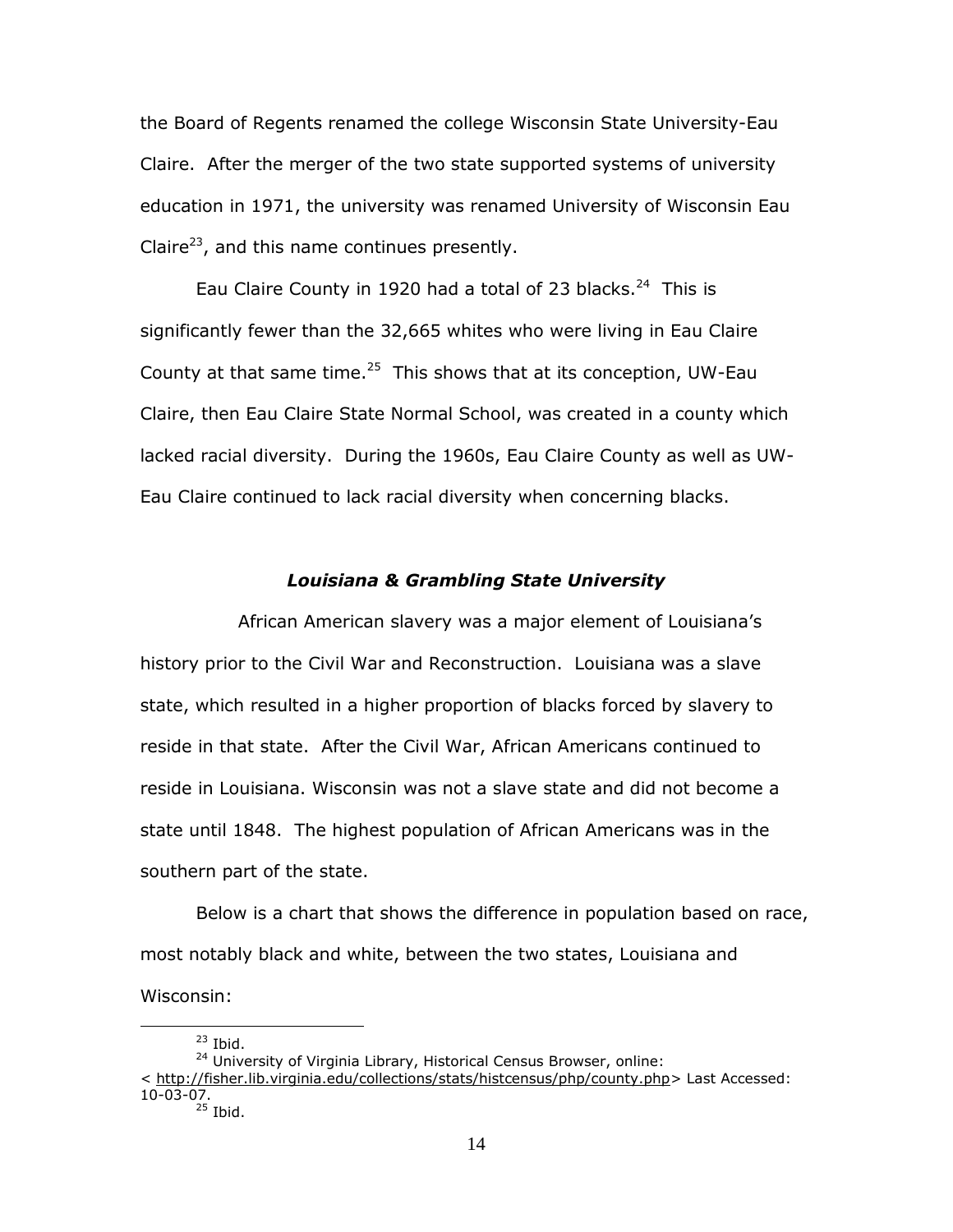### **Table 1. 1960 Census Data**

|                         | Louisiana | Wisconsin |
|-------------------------|-----------|-----------|
| <b>Black Females</b>    | 540,449   | 37,629    |
| <b>Black Males</b>      | 498,758   | 36,917    |
| White Females           | 1,121,409 | 1,940,704 |
| <b>White Males</b>      | 1,090,306 | 1,918,199 |
| <b>Total Population</b> | 3,257,022 | 3,951,777 |

#### **Table created by author**

### Source: <http://fisher.lib.virginia.edu/collections/stats/histcensus/php/state.php> University of Virginia Library. Website. Last Accessed 5-03-07

Louisiana"s large population of black Americans does not account for all of Grambling State"s black population at the time of exchange program. Grambling State"s student population involved persons from Louisiana as well as other states. Louisiana"s historically higher African American population is significant to the origin of what is now Grambling State University.

 Grambling State University initially was named North Louisiana Agricultural and Industrial School in 1905. $^{26}$  According to the university, "Grambling State University emerged from the desire of African-American farmers in rural north Louisiana who wanted to educate other African Americans in the northern and western parts of the state. In 1896, the North Louisiana Colored Agriculture Relief Association was formed to organize and operate a school."<sup>27</sup> The census data shows that in Lincoln Parish, where

 $26$  Grambling State University: History, online:

[<sup>&</sup>lt;http://www.gram.edu/about/history.asp>](http://www.gram.edu/about/history.asp) Last accessed: 9-23-07 <sup>27</sup> Grambling State University: History, online: [<http://www.gram.edu/about/history.asp>](http://www.gram.edu/about/history.asp) Last accessed: 9-23-07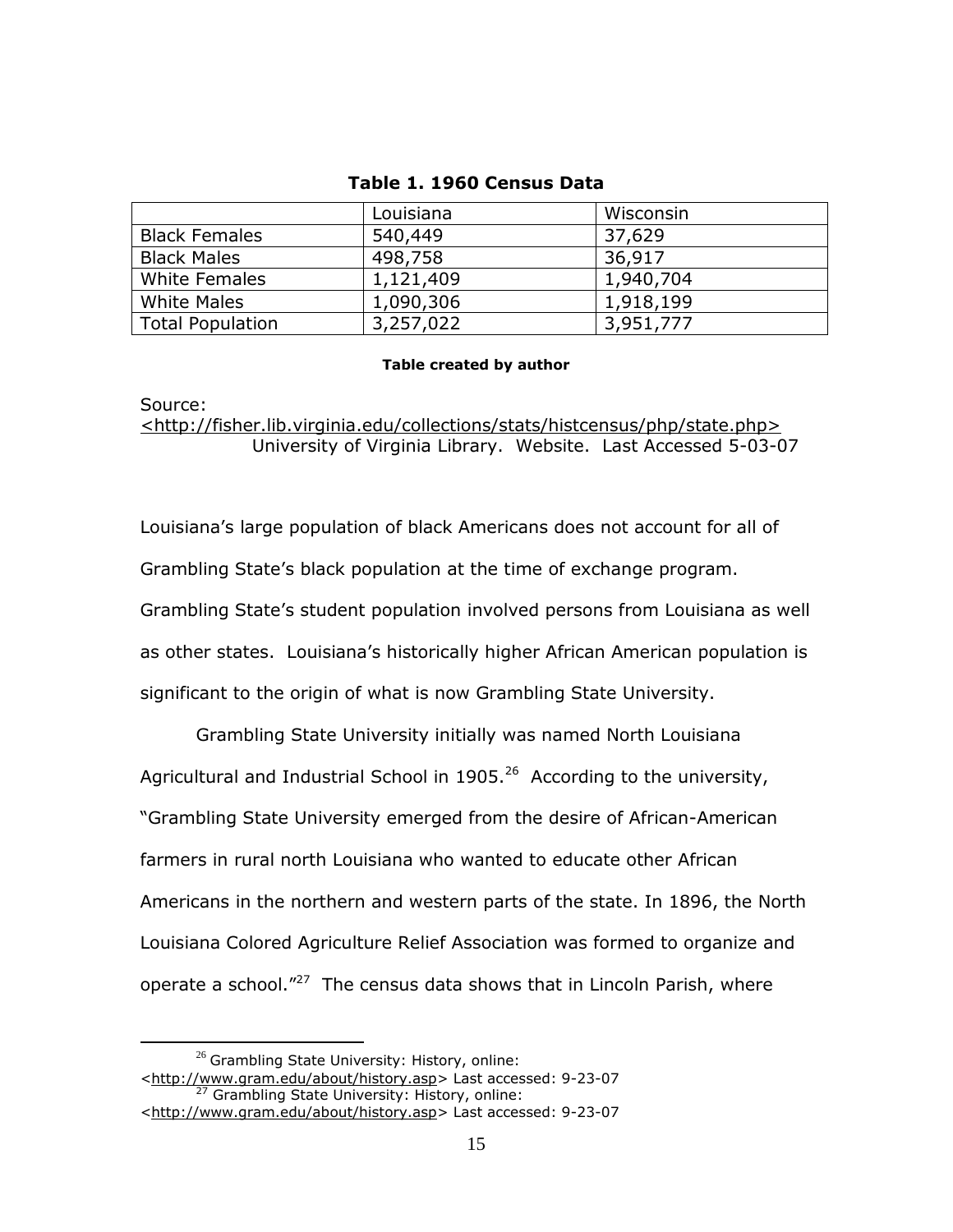Grambling is located, there were 11,928 blacks compared to 16,594 whites in 1960.<sup>28</sup> Grambling State is a historically black college and African Americans created the college to educate primarily rural African Americans of northwestern Louisiana. Although the parish in which Grambling is located in actually has a higher amount of white Americans residing in it, Grambling State still maintained their very high black population into the 1970s. In the brochure for recruitment purposes of exchange students, it explained extra information about Grambling State University, "G.S.U. is a four-year statesupported university, emphasizing the liberal arts and teacher education. Like UW-EC, most students come from within the state. Unlike UW-EC, most of the students are Black Americans. Grambling is located in the north central Louisiana, 60 miles east of Shreveport and 40 miles west of Monroe.<sup>"29</sup>

<sup>&</sup>lt;sup>28</sup> University of Virginia Library, Historical Census Browser, online:

<sup>&</sup>lt; http://fisher.lib.virginia.edu/collections/stats/histcensus/php/county.php> Last Accessed: 9- 21-07

 $29$  University of Wisconsin-Eau Claire Grambling State University Student Exchange Program, 1970-1980, AS182. Special Collections & Archives, McIntyre Library, University of Wisconsin—Eau Claire. Eau Claire, WI.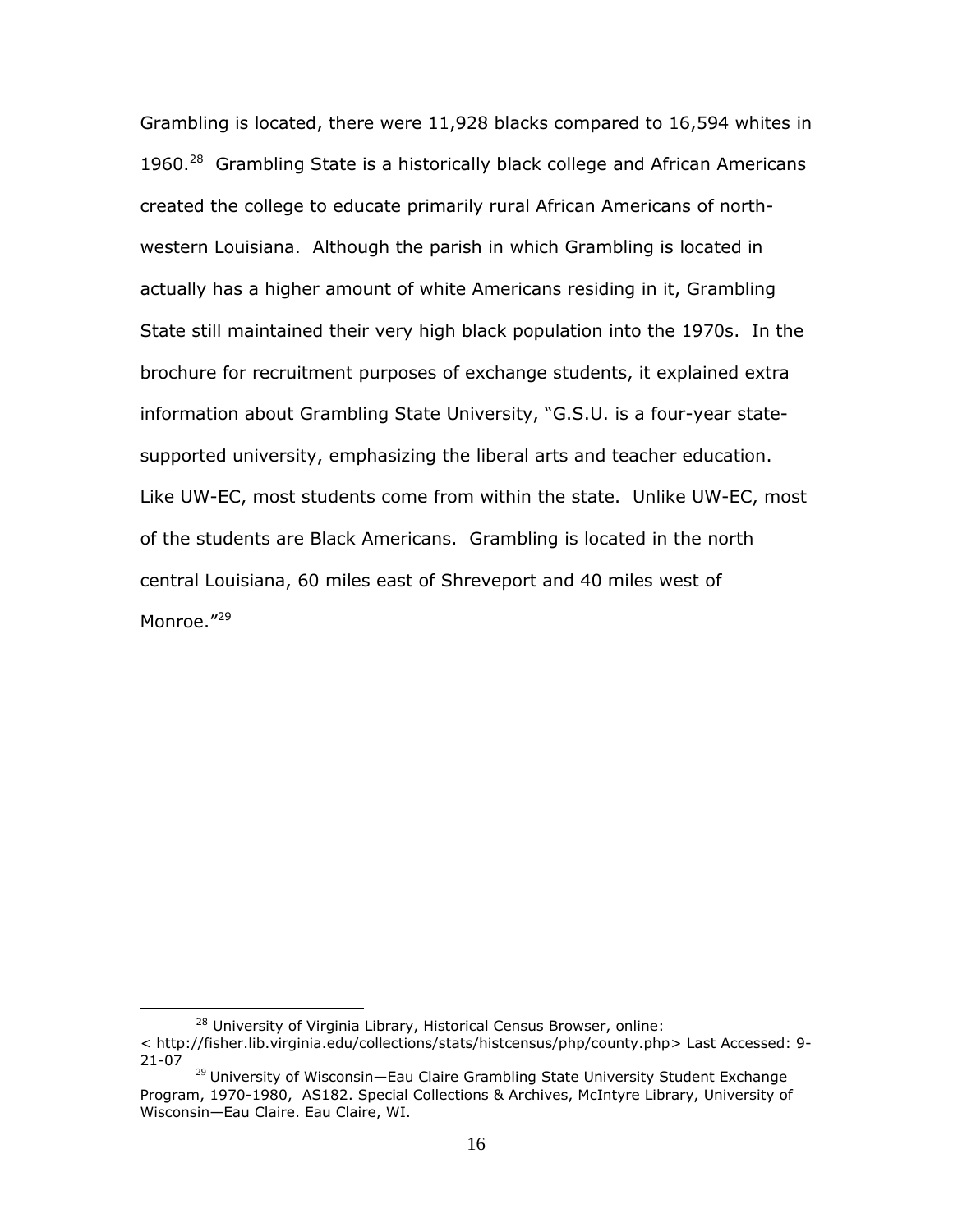#### **Map 2: Louisiana**



 **Map by Rachel M. Knudson**

UW-Eau Claire"s history greatly differed from Grambling State University"s history; however, the universities participated in the exchange program for many of the same reasons. These universities were formed for separate reasons, and had separate ideals. Grambling State was created to educate Black Americans at a time when *Plessy v. Ferguson* still legalized segregation. UW-Eau Claire was also created when segregation was legal. Even though, historically, these universities did not refuse admittance based on race, these universities continued to attract students of the same race (white or black) throughout the  $20<sup>th</sup>$  century. The Grambling State University and UW-Eau Claire exchange program created in 1970 was not unique to the entire United States higher education system; however, it was unique for these two universities. These exchange programs were becoming more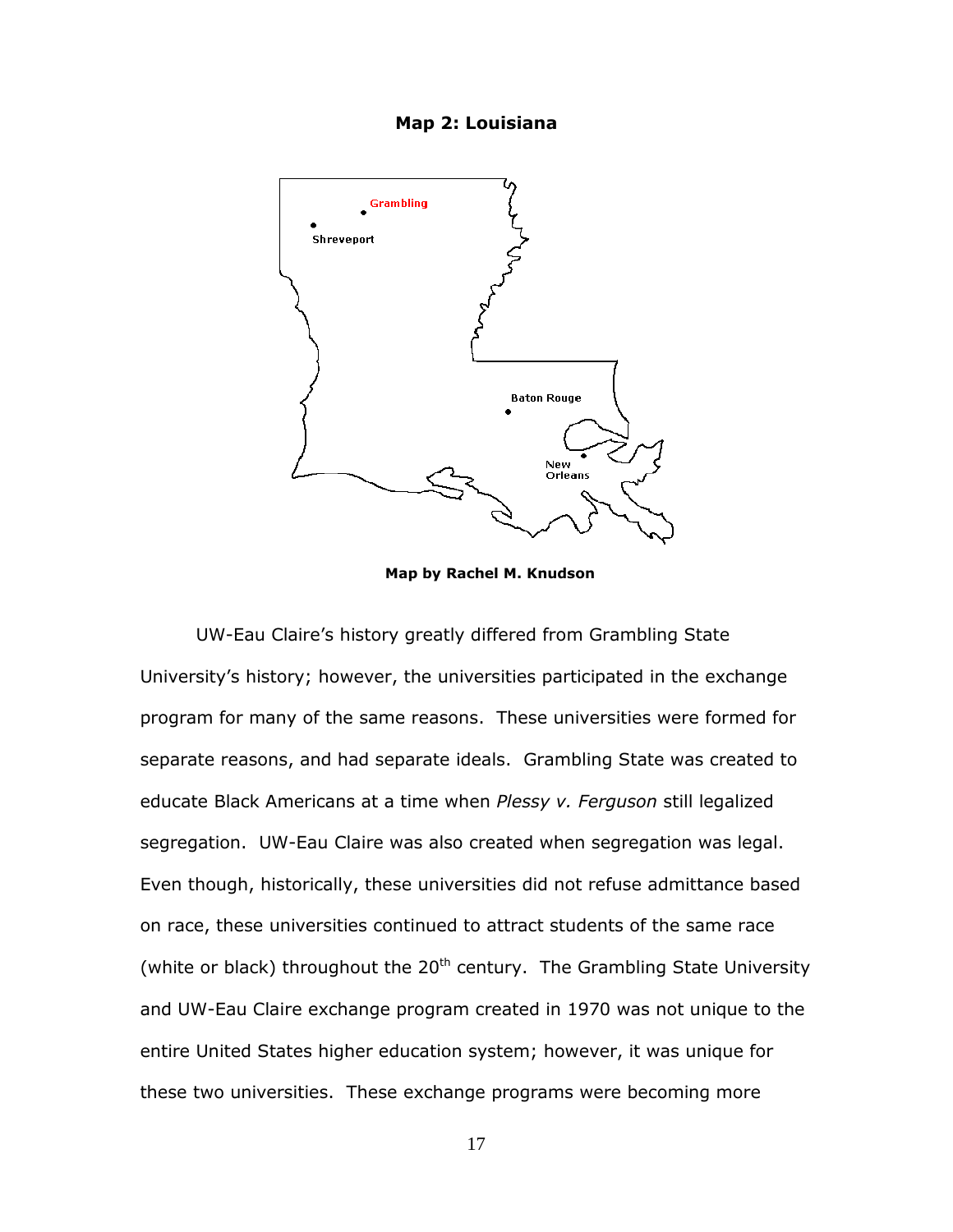popular at the end of the 1960s and into the 1970s. Predominantly or historically black and white universities were participating in these exchange programs because of their lack of racial diversity, and the desire of students to experience human relations with a race other than their own. Students' integration experiences were not always easy.

At times, integration was challenging for students. The discussion of how challenging experiences were for students is the topic of the following chapter. The challenges of UW-Eau Claire and Grambling State exchange student experiences is also compared to the challenges that many students faced in the South during the desegregation era.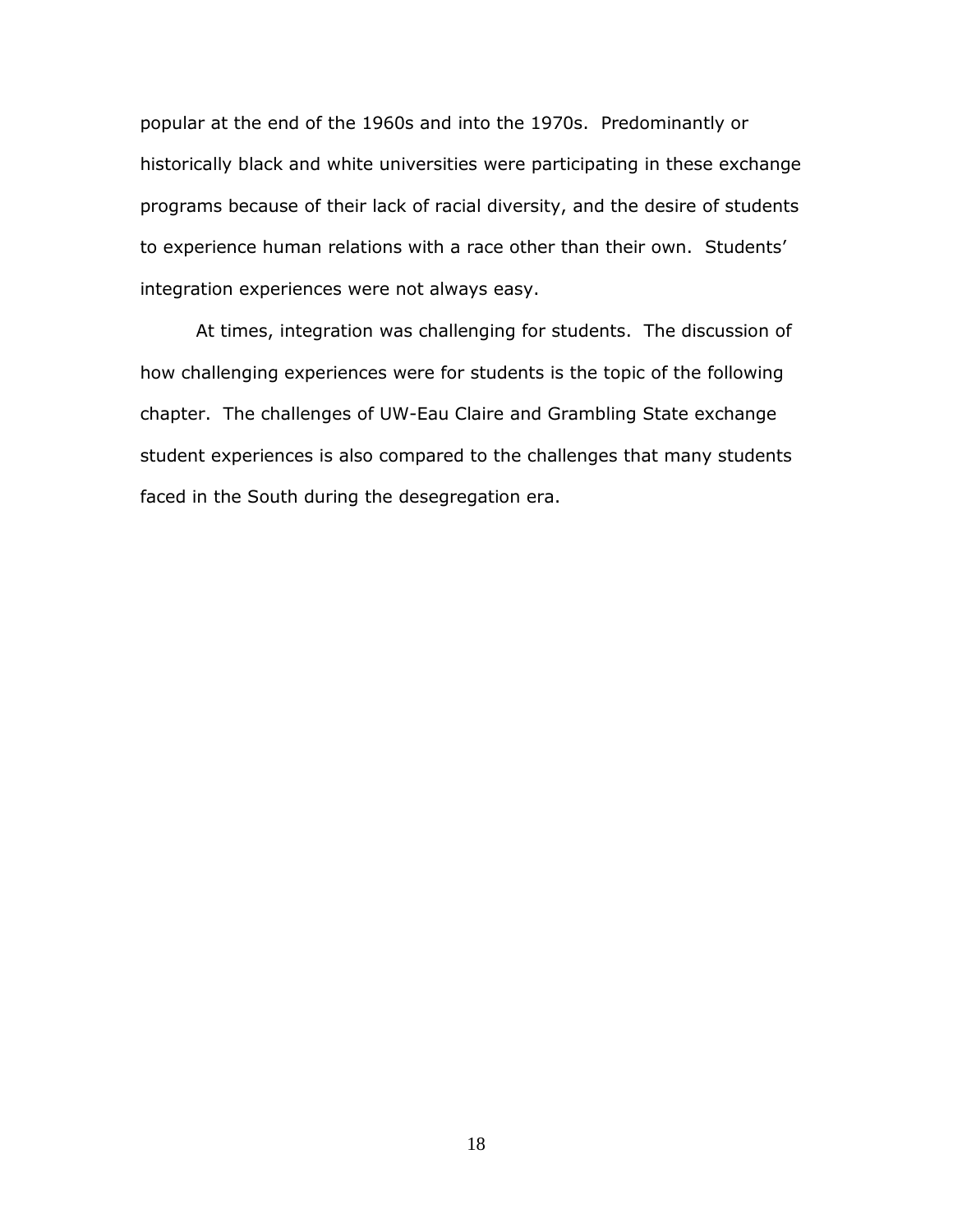#### *Chapter IV:*

#### *The Challenges of Integration*

Not only did integration consist primarily of black and white students entering a university in which they were a minority, integration also increased awareness amongst the students of those who are of a different race. The Grambling State University and UW-Eau Claire student exchange program created the possibility of this integration for many students throughout the 1970s. Students voluntarily enrolled in the program; thus those students were interested in experiencing the effects of integration from the beginning.

The student exchange program was often described by students as challenging. The students knew when they applied for the program that the experiences of integration were not always uncomplicated. In fact, a UW-Eau Claire and Grambling State University Exchange Program brochure used for recruitment purposes of future exchange program participants states, "Accept the Challenge of a different campus environment…. Spend one of your UW-EC semesters at Grambling." And yet with all the challenging experiences, students still expressed how they greatly valued their experiences at either Grambling State University or UW-Eau Claire. According to Carolyn Walsh, a UW-Eau Claire student who spent the fall semester of 1973 at Grambling State, "Grambling was a tremendous experience, really terrific. It was the most challenging semester I've had in school. We took a trip to Washington D.C. for a game. We got some dirty

19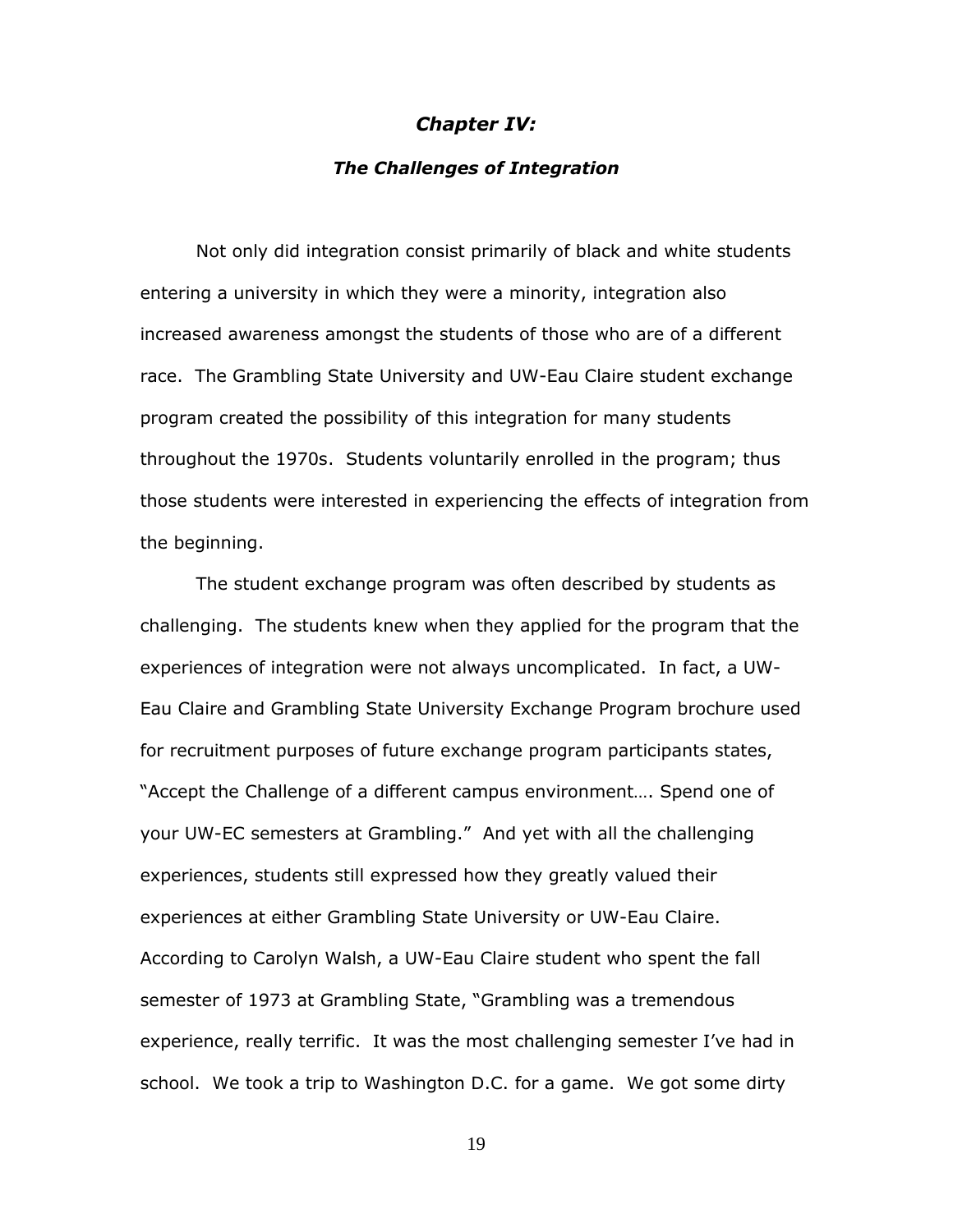looks because of our mixed company during the trip, but I really enjoyed it anyway."<sup>30</sup> Nathaniel Arvie, a Grambling State student who attended UW-Eau Claire during the fall semester of 1971 also described his exchange as a challenging experience. According to an interview with Arvie in the UW-Eau Claire student newspaper *the Spectator*, "Arvie mentioned that a man watched him in an Eau Claire store and accused him of taking something. They think that all blacks steal,' he said. $131$  Prejudice, exemplified in the above experiences of those exchange students, did occur. However, the students did not experience the great extent of prejudice and resistance toward integration occurred during the desegregation of the Civil Rights Era.

When compared to the integration of the University of Mississippi by James Meredith, the Grambling State and UW-Eau Claire exchange students" experiences were more peaceful. The University of Mississippi in the September of 1962 rejected the enrollment of James Meredith because he was black.<sup>32</sup> The state of Mississippi was federally forced to allow the registration and acceptance of James Meredith into the University of Mississippi. Once he was registered and attending class at the university, federal marshals still had to accompany him to ensure his safety.<sup>33</sup>

Resistance to desegregation in Mississippi was widely accepted, whereas there were protests regarding James Meredith's registration and

 $30$  University of Wisconsin—Eau Claire Grambling State University Student Exchange Program, 1970-1980, AS182. Special Collections & Archives, McIntyre Library, University of Wisconsin—Eau Claire. Eau Claire, WI.

 $31$  Ibid.

<sup>&</sup>lt;sup>32</sup> Ellen Condliffe Lagemann and Lamar P. Miller, Brown v. Board of Education: The Challenge for Today"s Schools, Teachers College Press Columbia University: New York (1996): 41.

<sup>&</sup>lt;sup>33</sup> Ellen Condliffe Lagemann and Lamar P. Miller, Brown v. Board of Education: The Challenge for Today"s Schools, Teachers College Press Columbia University: New York (1996): 42.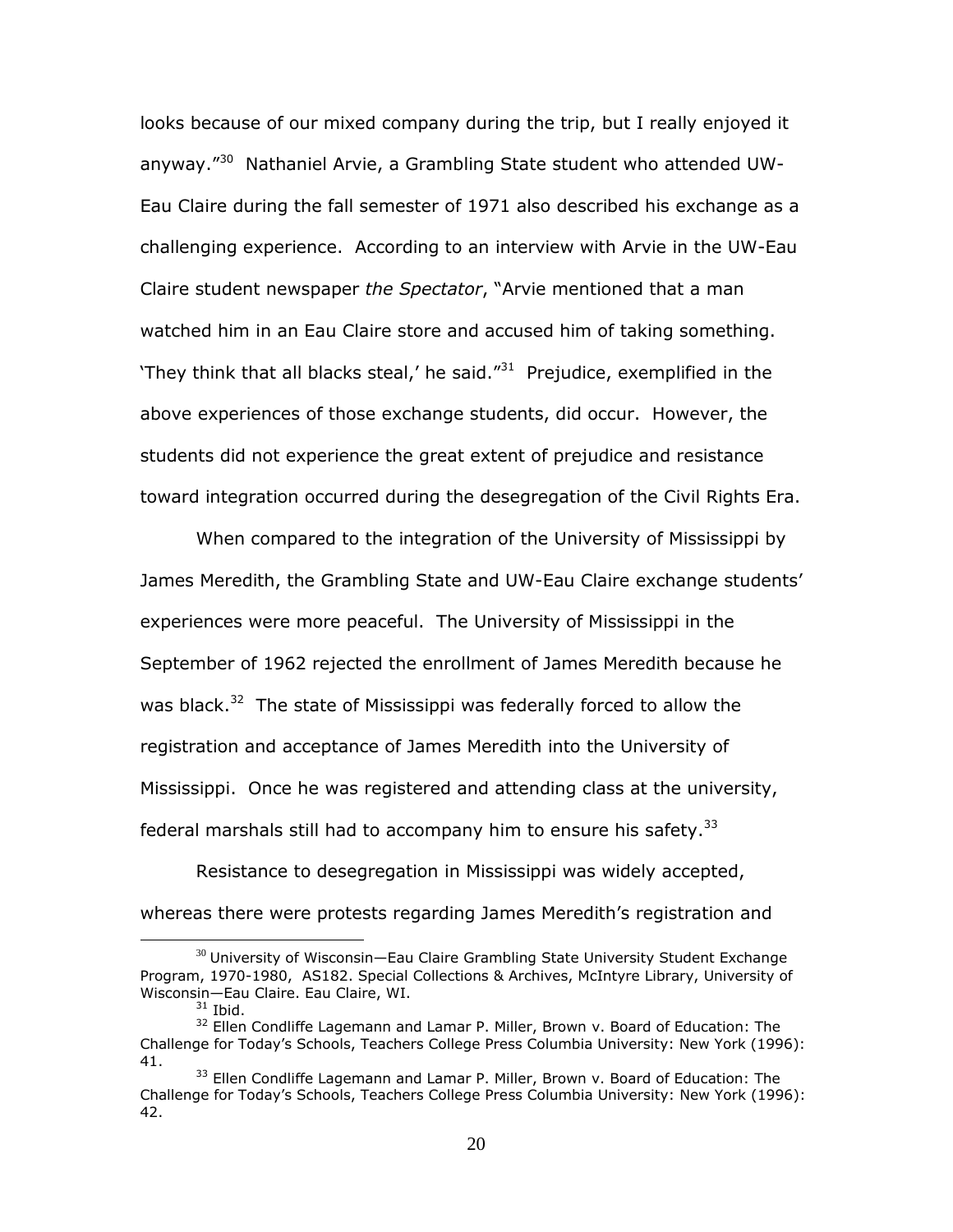attendance at the University of Mississippi; Ellen Condliffe Lageman and Lamar P. Miller refer to this as the "Mississippi Crisis." <sup>34</sup> Not only did regular white citizens resist the integration of James Meredith by protesting and eventually causing a riot, but the Governor of Mississippi Ross Barnett also was involved in preventing Meredith's registration. The NAACP, President John F. Kennedy, and Senator Robert Kennedy were all involved in trying to secure James Meredith's attendance at the University of Mississippi. A huge anti-integration riot soon erupted on the grounds of the University of Mississippi which led to the deaths of four media personnel covering the event.<sup>35</sup> Governor Barnett's refusal to provide James Meredith, the marshals, and others protection helped contribute to these deaths.<sup>36</sup> According to Constance Baker Motley, "Since we had not encountered, in this century open rebellion by a state against the national government, no one wanted to believe that it was actually occurring. A decision was made to send in troops from other states. Federal troops finally went onto the campus and secured James Meredith's admission."<sup>37</sup> Gov. Barnett was trying to nullify the federal constitution by forcing his state law which was invalid under the United States Constitution.<sup>38</sup>

<sup>&</sup>lt;sup>34</sup> Ellen Condliffe Lagemann and Lamar P. Miller, Brown v. Board of Education: The Challenge for Today"s Schools, Teachers College Press Columbia University: New York (1996): 43.

<sup>&</sup>lt;sup>35</sup> Ibid., 41.

<sup>36</sup> Ibid.

 $37$  Ellen Condliffe Lagemann and Lamar P. Miller, Brown v. Board of Education: The Challenge for Today"s Schools, Teachers College Press Columbia University: New York (1996): 41.

<sup>&</sup>lt;sup>38</sup> Not only is this referred to as the Mississippi crisis, but it is also referred to as the "constitutional crisis" by many sources as well when describing Gov. Barnett's lack of regard for the U.S. Constitution when he prevented James Meredith's enrollment.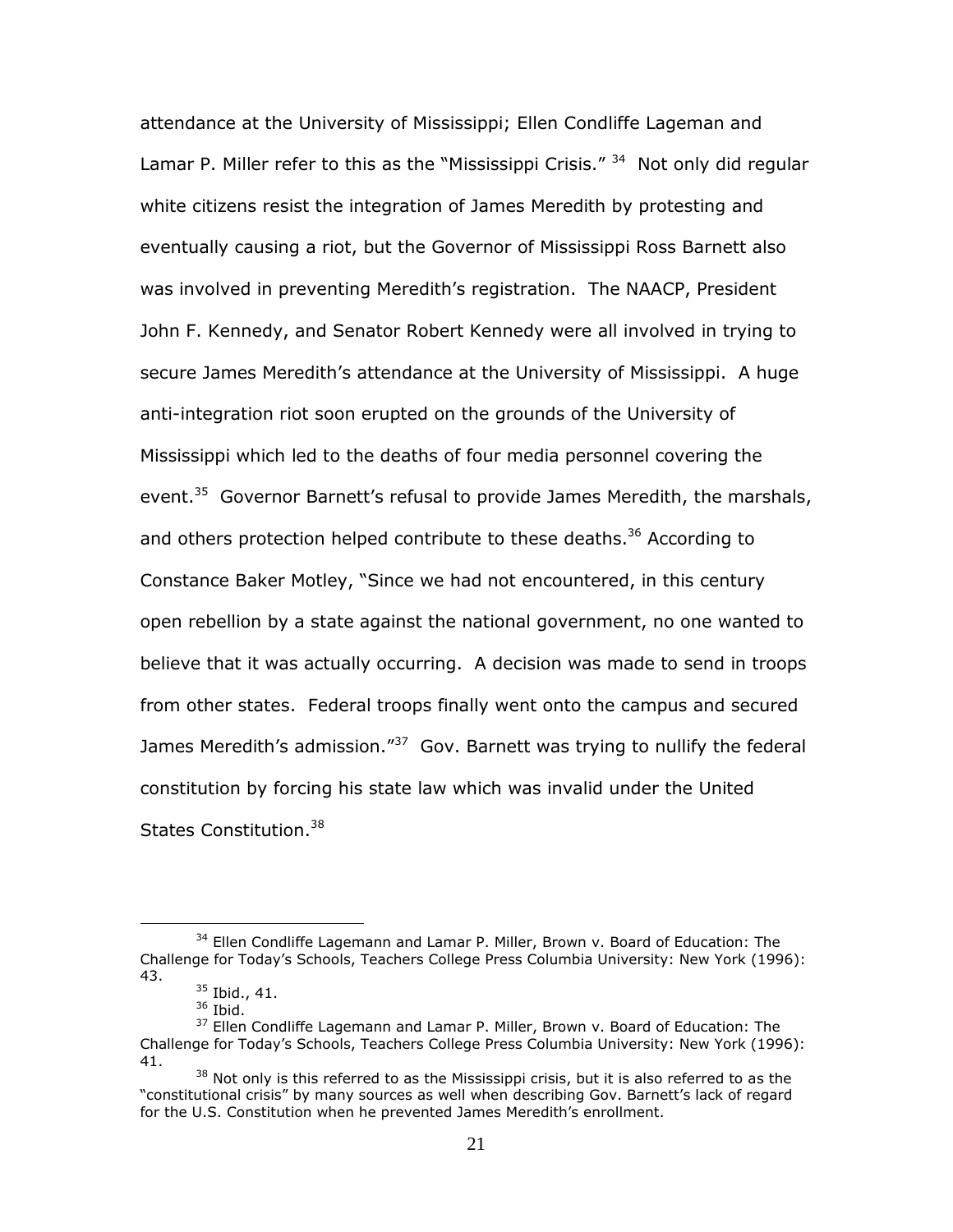Mississippi and Arkansas were not the only states that intentionally defied federally authorized desegregation. Jamin B. Raskin discusses in *We The Students* that, "In Virginia, politicians and the White Establishment declared a policy of "Massive Resistance" to federally sanctioned desegregation. Ku Klux Klan membership swelled across the South and racist violence spread."<sup>39</sup> From Arkansas to Mississippi to Virginia, racial violence spread. Most well-known accounts of racial violence against blacks trying to integrate into white schools occurred in the southern United States. Since the time of slavery, blacks were regarded as inferior by the white majority; this was a significant aspect of southern tradition within the United States and the reason why many whites resisted desegregation in general.

During the Grambling State and the UW-Eau Claire exchange program, the universities and communities did not resist the integration of the exchange students like during the 1950s and 1960s. However, as noted above, exchange students did notice some racial tension. Some students did experience unpleasant occurrences of discrimination. In a letter written to Dr. Stoelting on November 19<sup>th,</sup> 1970, Grambling State students who transferred to UW-Eau Claire made complaints that white students made "racist, subtle, snide" remarks toward the black students.<sup>40</sup> Racial tension did occur during the decade of the exchange program; however, it was subtle compared to the riots and violence that occurred on many of the predominantly white campuses which refused admittance to black students.

<sup>39</sup> Jamin B. Raskin, *We the Students: Supreme Court Cases For and About Students*, CQ Press (Congressional Quarterly Inc.): Washington D.C. (2000), 178.

<sup>&</sup>lt;sup>40</sup> University of Wisconsin-Eau Claire Grambling State University Student Exchange Program, 1970-1980, AS182. Special Collections & Archives, McIntyre Library, University of Wisconsin—Eau Claire. Eau Claire, WI.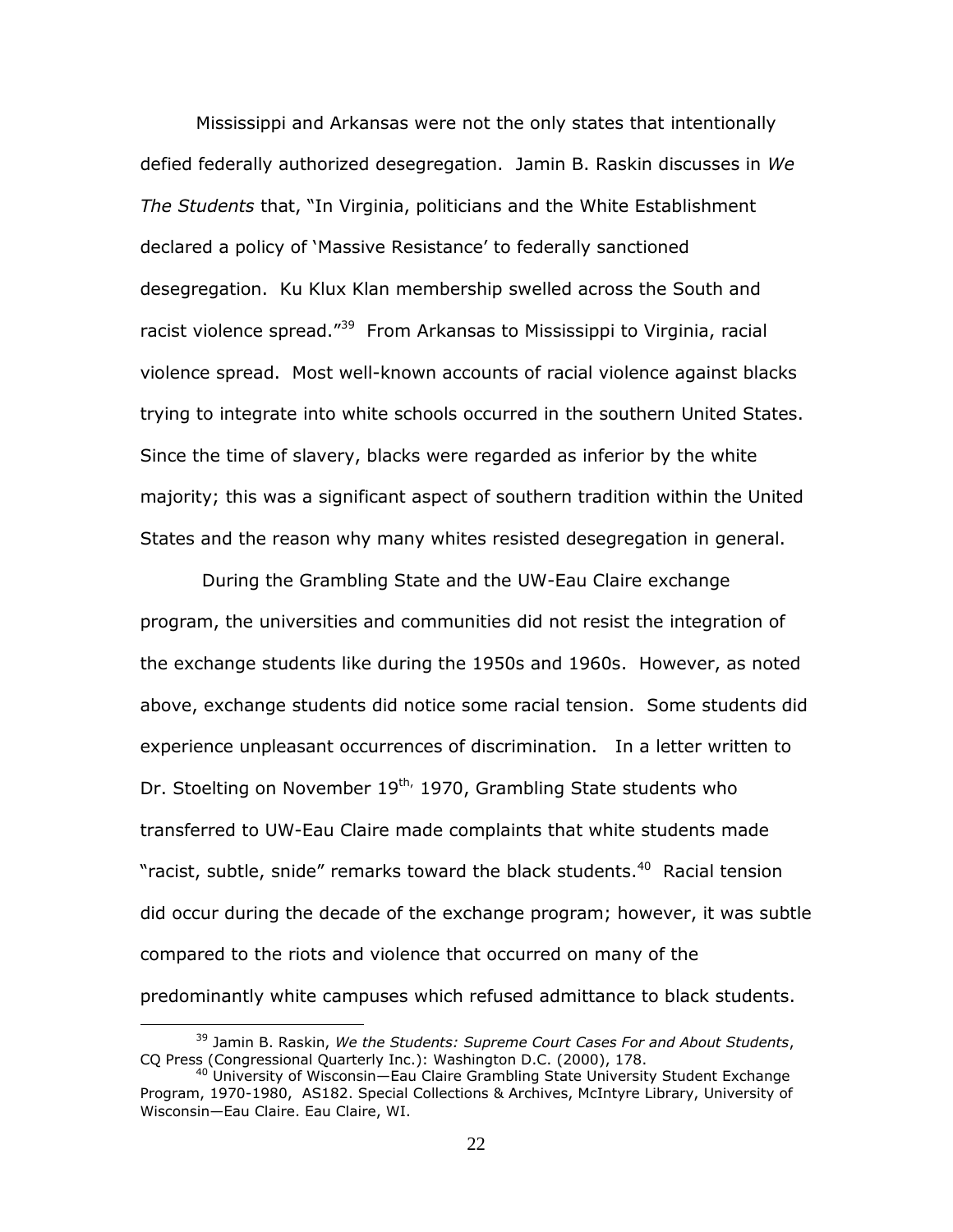According to an article published in the Grambling State University student newspaper, *The Gramblinite*, on September 28<sup>th</sup>, 1973, the 1970s also represented a time of less violence and campus protests. Lennis Holloway of Grambling State wrote an article that reflected a survey on the grounds of Grambling State University regarding the decrease of racial violence on campuses. The article titled, "Has era of campus violence ceased?" states, "Statistics show that the days of campus uprisings and student protests have decreased. Unlike in the sixties when student protests were numerous, students are now trying to get out of college, and then come back and help the causes."<sup>41</sup> Student views on the decrease in campus violence and protests were also included in the article. Dennis Kenealy, a senior from Stevens Point, Wisconsin who was attending Grambling State during that fall semester of 1973 states, "I fully agree with the statistics because I believe that when students did not see a big degree of change when protesting, they are now more willing to settle their differences quietly."<sup>42</sup> However, the article reflects a generalization in the decrease of campus violence and protests. It is not established within the article the types of protests that had decreased, because during the 1960s and early 1970s, protests and violence on campuses involved not only the desegregation movement, but other movements as well including the Anti-Vietnam War Movement.

<sup>&</sup>lt;sup>41</sup> University of Wisconsin-Eau Claire Grambling State University Student Exchange Program, 1970-1980, AS182. Special Collections & Archives, McIntyre Library, University of Wisconsin—Eau Claire. Eau Claire, WI.

 $42$  Ibid.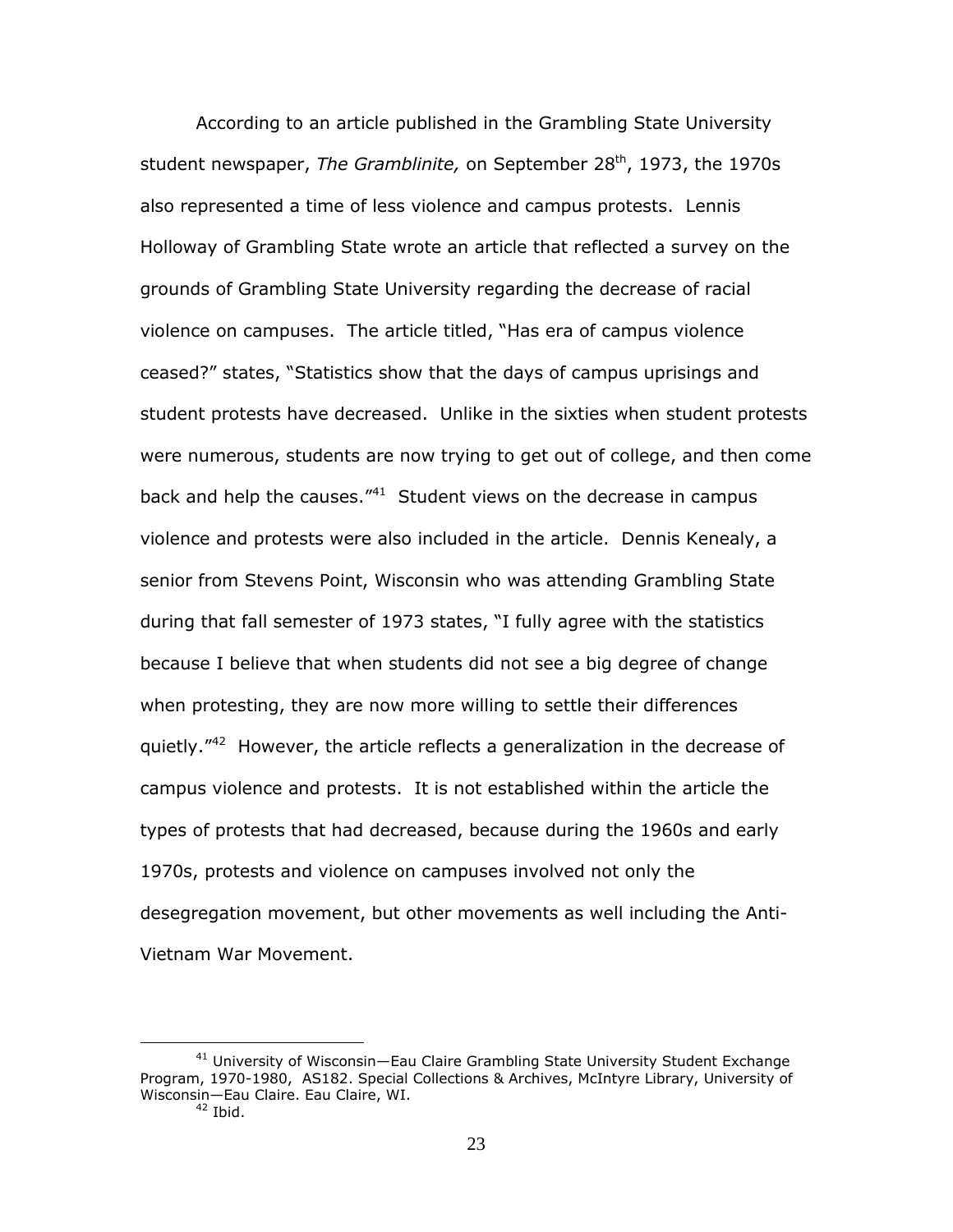As noted above, some experiences were challenging; however, students appreciated their participation in the program. Exchange students' participation in the program actually began prior to their actual relocation for a semester at either Grambling State or UW-Eau Claire. The upcoming chapter discusses in more detail the components and organization of the Grambling State and UW-Eau Claire student exchange program, as well as the exchange students' first involvement in the program prior to the actual exchange.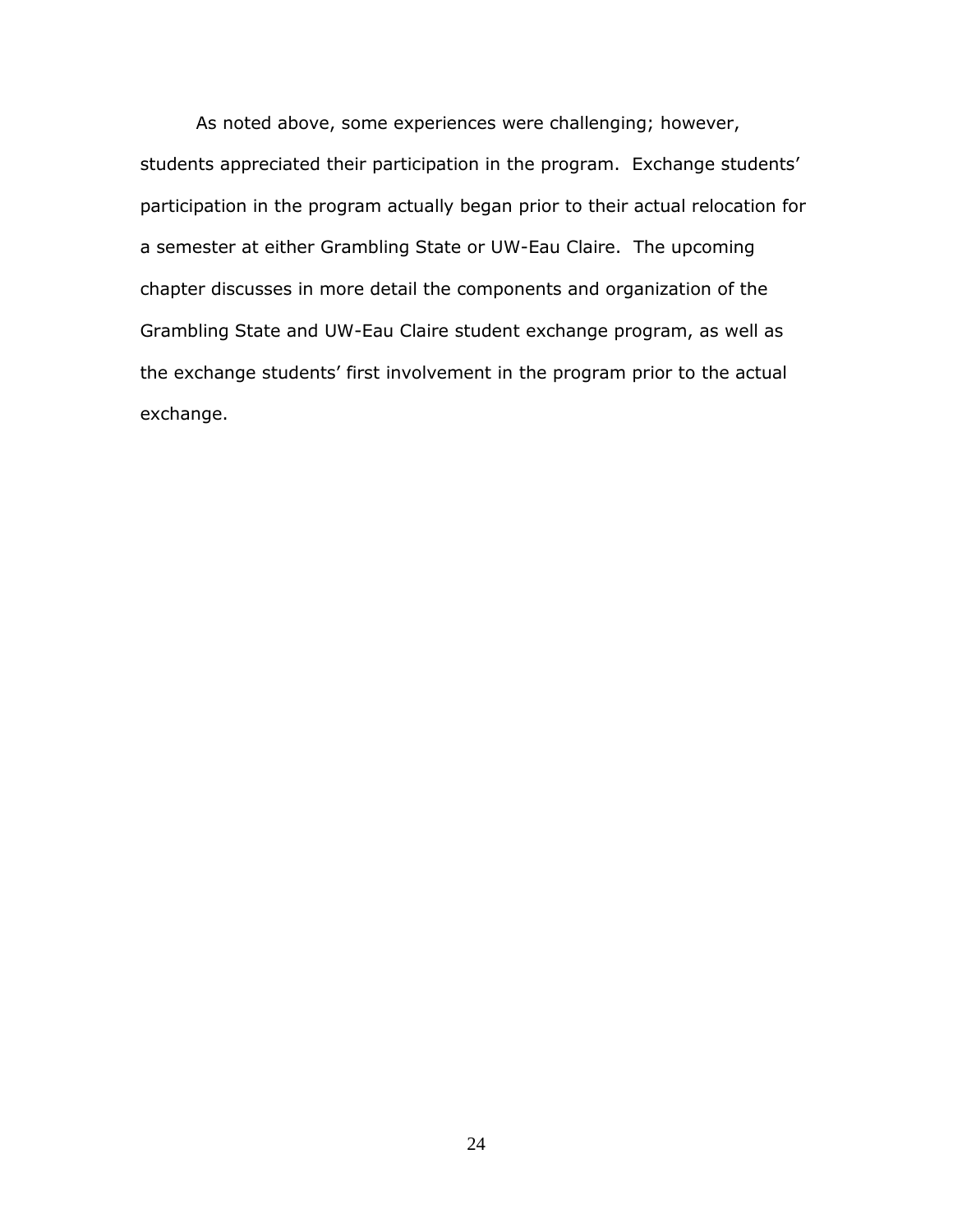#### **Chapter V:**

## *The Components of the Grambling State University and UW-Eau Claire Student Exchange*

There are many aspects of the student exchange program that were not discussed previously in the paper that are discussed in the upcoming sections of this chapter. These aspects are more on the organization and components of the exchange program. Each individual component of the exchange program is important because combined; they form the organization and dictate the integration of students into the universities of Grambling State or UW-Eau Claire. In order to participate in the exchange program and for continued integration to occur between Grambling State and UW-Eau Claire, the students had to participate in the first steps of the exchange program, like the recruitment, application and enrollment process. Components of the exchange program discussed in the upcoming sections include the goals of the exchange program, the recruitment process, and the application and enrollment process. The organization and components of the exchange program show yet again how the student exchange program differed in magnitude when compared to other integration events. $43$ 

<sup>&</sup>lt;sup>43</sup> The above discussion of the desegregation of the University of Mississippi differs greatly from the integration generated by the Grambling State-UW-Eau Claire exchange program. James Meredith, initially on his own, was seeking equal education within the University of Mississippi, and the university refused to admit him based on his race. He was not part of a student exchange program that generated integration. The Grambling State University and UW-Eau Claire student exchange program was an organized program of integration and differed from the desegregation of University of Mississippi.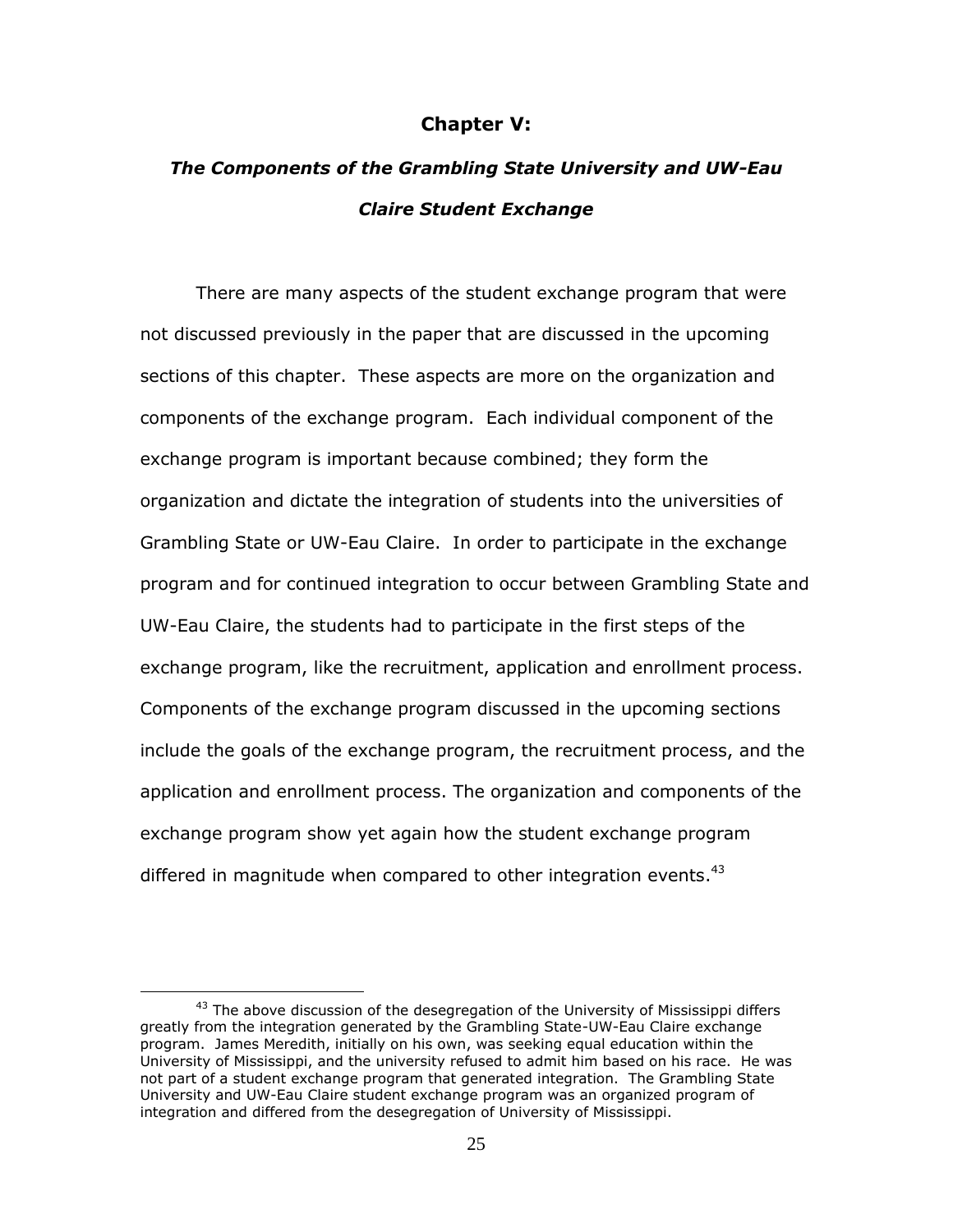#### *Goals of the Grambling State Student Exchange Program*

The Grambling State and UW-Eau Claire exchange program first began in 1970; during the first years of the decade, UW-Eau Claire was not the only university involved in a student exchange program with Grambling State University. Examples of other universities participating in exchange programs at that time with Grambling State included UW-Stevens Point, UW-Whitewater, the University of Idaho, the University of North Dakota, and Creighton University of Omaha, Nebraska. According to Dr. Stoelting, beginning in the mid-1970s UW-Eau Claire was the only continuing Wisconsin university involved in an exchange program with Grambling State.<sup>44</sup>

The student exchange program was initiated because both universities desired the implementation of the program. The program"s main goal was that students would experience life as a minority and also gain awareness of a different culture and race other than their own. However, there were other reasons for the implementation of the exchange program. Prior to 1954, when *Plessy v. Ferguson* (or the separate-but-equal doctrine) determined segregation as legal, Grambling State could legally have fewer white students than black students. When the *Brown* decision reversed *Plessy*, Grambling could no longer have such a high population of blacks attending. Grambling State, during the exchange program, had a population which was 99% African American.<sup>45</sup> UW-Eau Claire and Grambling State agreed to

<sup>44</sup> University of Wisconsin—Eau Claire Grambling State University Student Exchange Program, 1970-1980, AS182. Special Collections & Archives, McIntyre Library, University of Wisconsin—Eau Claire. Eau Claire, WI.

 $45$  Ibid.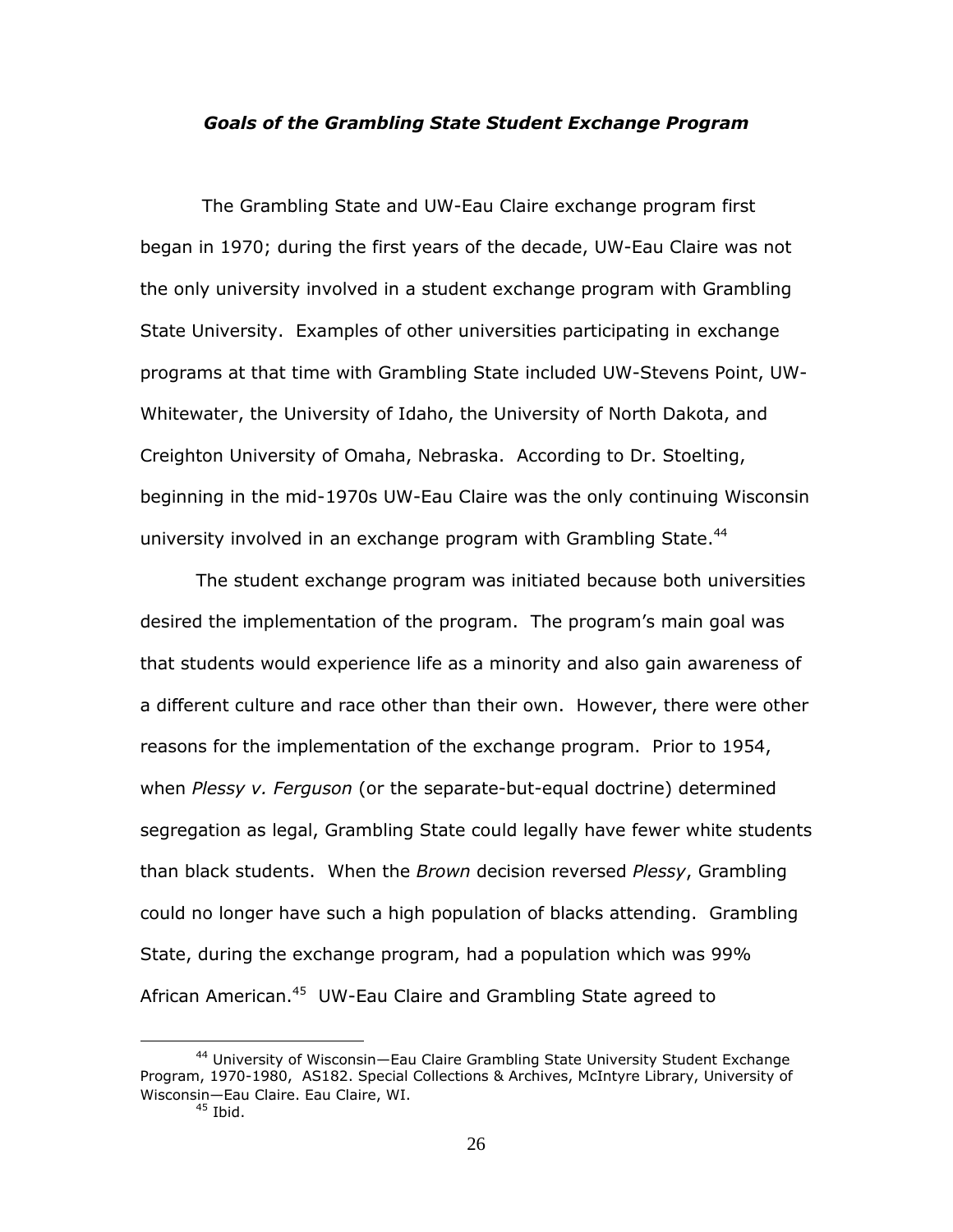implement an exchange program between the two universities and established a standard quota of five students per semester attending either university.<sup>46</sup> Twenty students from UW-Eau Claire along with several other students from other universities would increase enrollment diversity at Grambling State, and it would prove that Grambling State was trying to integrate.<sup>47</sup>

Over the period of 1970-1980, 45 students from UW-Eau Claire attended Grambling State, and 40 students from Grambling State attended UW-Eau Claire.<sup>48</sup> Although the universities desired to maintain that quota throughout each semester as long as the exchange program was occurring, the low number of students who participated shows that the quota was not always achieved. During the spring semester of 1972, for example, only three students from UW-Eau Claire transferred to Grambling. This proves the quota agreed by the two universities was not being met early on in the exchange program's duration. However, during that same semester, Grambling State did send five students, meeting their half of the quota.

This same pattern of less students participating in the program continued throughout the decade. During some semesters, especially

<sup>46</sup> University of Wisconsin—Eau Claire Grambling State University Student Exchange Program, 1970-1980, AS182. Special Collections & Archives, McIntyre Library, University of Wisconsin—Eau Claire. Eau Claire, WI.

 $47$  Exactly how many exchange students enrolled at Grambling State per semester is unknown because it was not only students from UW-Eau Claire, but students from six universities in total. However, it proved that Grambling State was at least trying to integrate its campus because of the many students that Grambling State was participating in the exchange programs with. If the quota of five was achieved each semester and with each university, it would generate a total of 30 students per semester and 60 students per school year.

<sup>&</sup>lt;sup>48</sup> University of Wisconsin—Eau Claire Grambling State University Student Exchange Program, 1970-1980, AS182. Special Collections & Archives, McIntyre Library, University of Wisconsin—Eau Claire. Eau Claire, WI.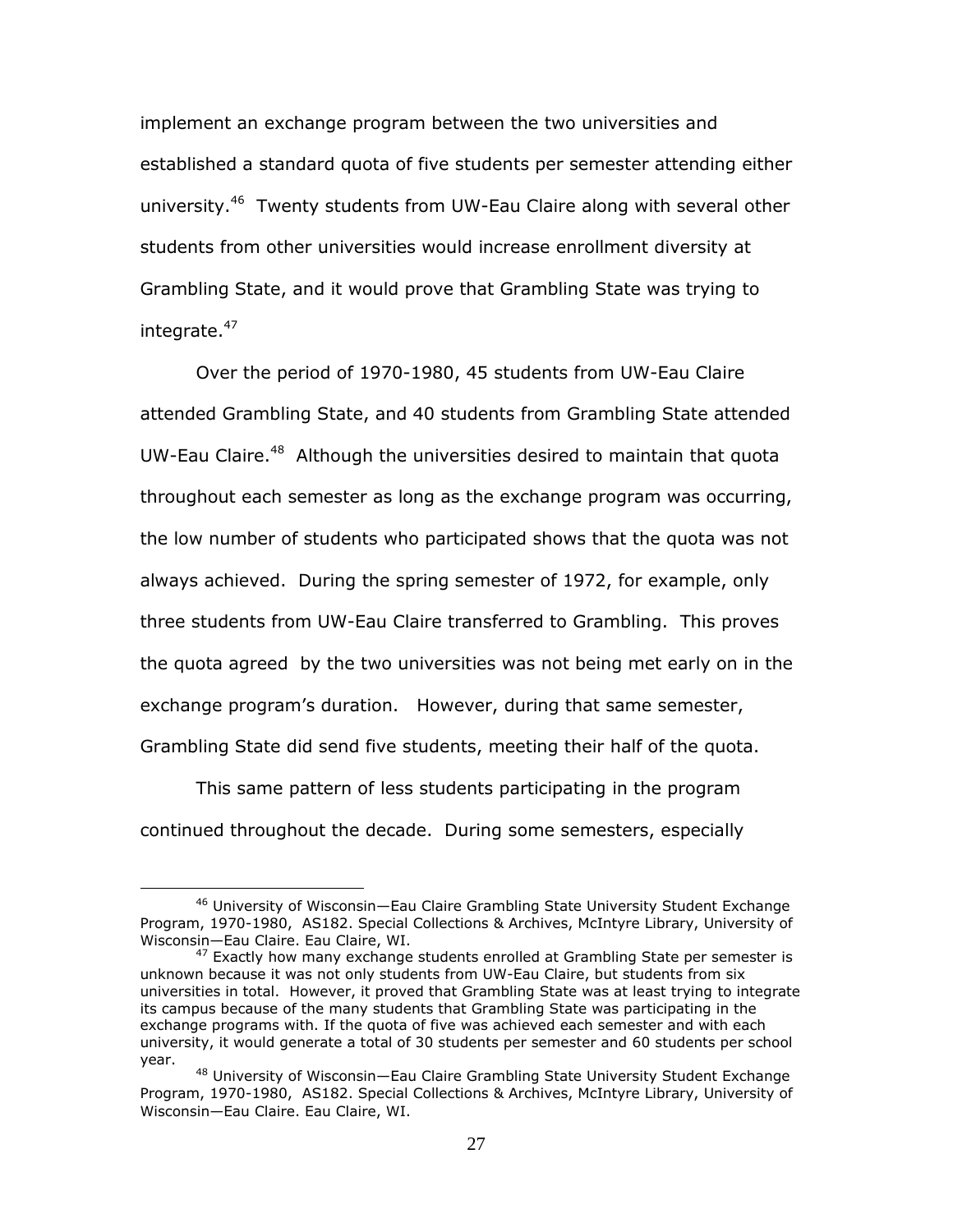beginning in the spring of 1977, the exchange program did not operate because of the lack of students interested in the program.<sup>49</sup> Recruitment of exchange students was a major first step in the continuation of the program; without prospective students, the exchange program could not exist. Successful recruitment of students for the exchange program was the first step for the continuation of the program.

## *Continuing the Exchange Program: Recruitment of future Exchange Students*

During the first semesters of the exchange program, recruitment for the program was fairly easy. The exchange program was still a rather new attraction on the UW-Eau Claire campus and attracted many participants, some of whom were not accepted to participate. During each semester, there was a significant amount of time dedicated to the recruitment process by Dr. Stoelting, Dr. Young<sup>50</sup>, past program participants, and present program participants. Although those students who participated in the program may have finished their semester at Grambling State or UW-Eau Claire, they were still asked to participate in the recruitment process. Past students knew the program better than the directors; they experienced what

<sup>&</sup>lt;sup>49</sup> University of Wisconsin—Eau Claire Grambling State University Student Exchange Program, 1970-1980, AS182. Special Collections & Archives, McIntyre Library, University of Wisconsin—Eau Claire. Eau Claire, WI.

 $50$  Dr. Young was the Grambling State advisor of the exchange program, and his duties were similar to those of Dr. Stoelting's.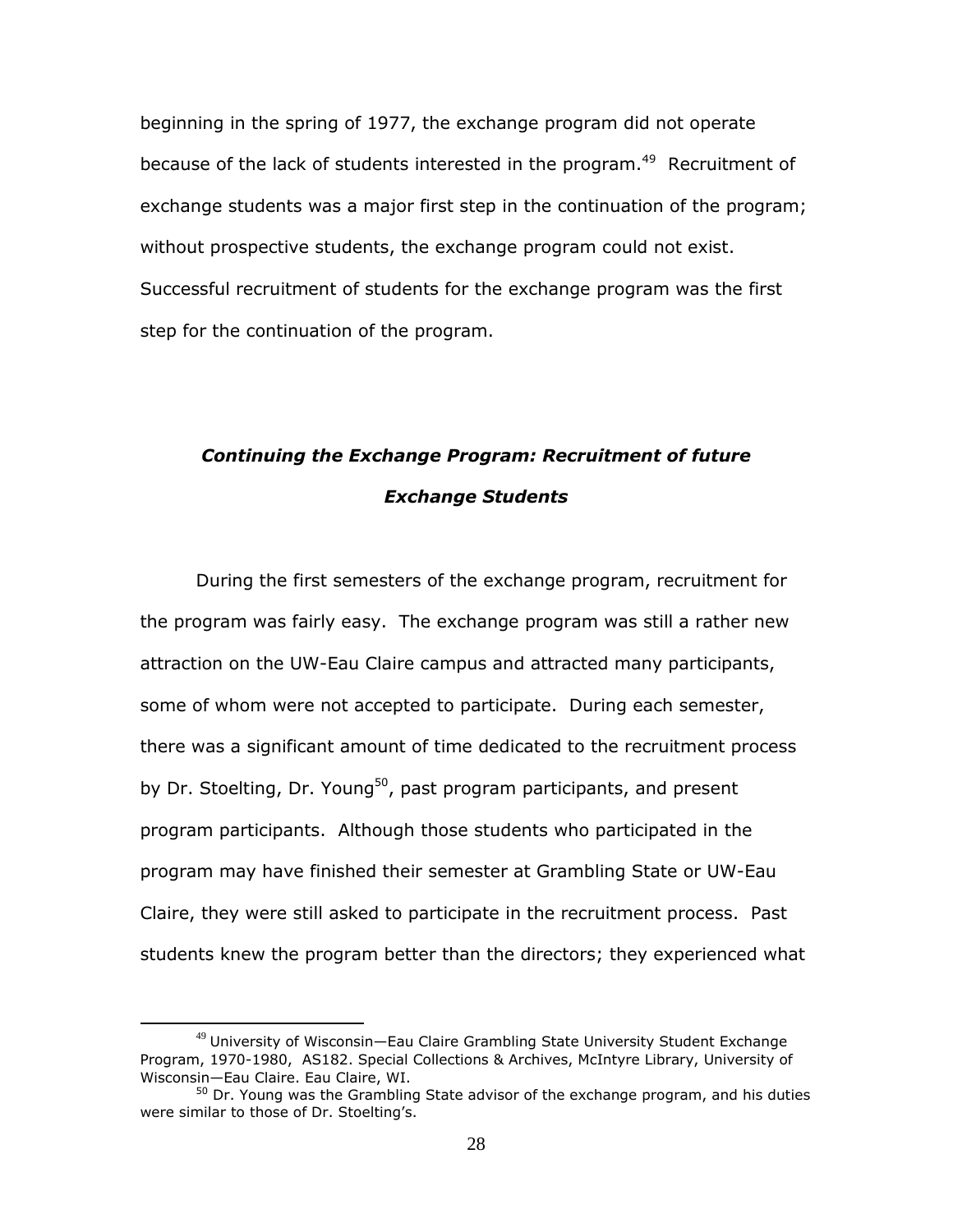it was like as a minority on a completely new and different campus, and could answer questions better than anyone else could.

Articles were published in the student newspapers, *The Spectator* (UW-Eau Claire"s student paper) and the *Gramblinite* (Grambling State"s student paper) announcing when the program was looking for prospective students and applicants. Those student newspapers published interviews with the directors of the program, interviews with past and current student exchange program students, and also made known the names of the students and which institution they were from who were currently at either university. This publicity of the program was important because it kept the discussion of the program active amongst the university population. In an interview with Kathy Philyaw, a Grambling State student who was at the University of Wisconsin Eau Claire in the fall of 1977, Philyaw explains how she was enjoying her time at the UW-Eau Claire, and expressed that other students really should participate in the program. Philyaw expressed, "I"m going to encourage my friends to come here, but I"m not giving them any advice—I want them to experience what I have. They wouldn"t believe what I"ve seen here—Water St., the hill and cold weather are so different from Louisiana!"<sup>51</sup> These personal notes of the experiences that current and past exchange participants share are very important in the recruitment process.

Recruitment for prospective students began during the middle of each fall and spring semester. For example, in each fall semester, recruitment

<sup>&</sup>lt;sup>51</sup> University of Wisconsin—Eau Claire Grambling State University Student Exchange Program, 1970-1980, AS182. Special Collections & Archives, McIntyre Library, University of Wisconsin—Eau Claire. Eau Claire, WI.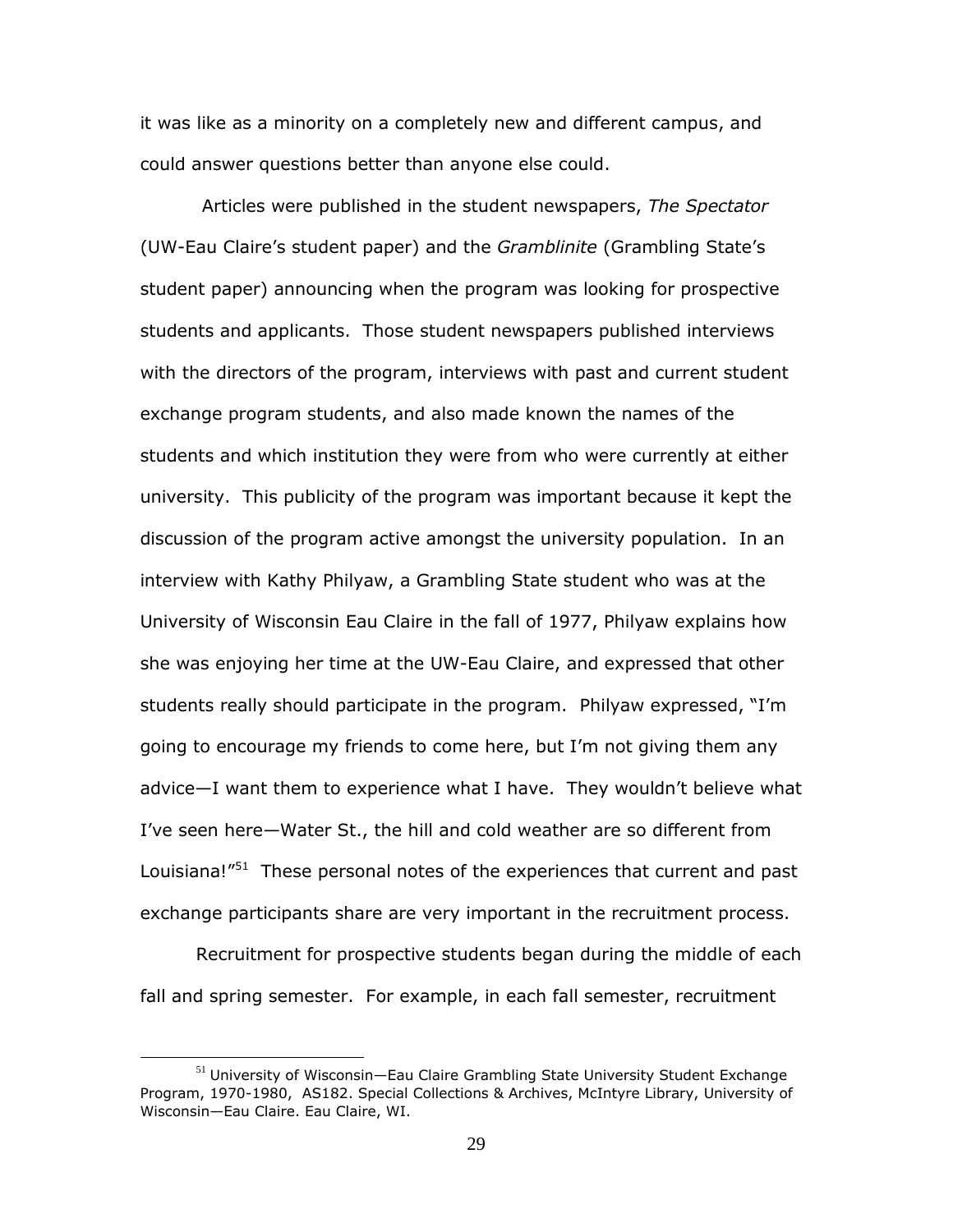began in November; in the spring, it began in April. A couple of weeks before recruitment began, past exchange students were contacted and asked to participate in the recruitment process. Recruiting for prospective students lasted approximately three to four weeks. Past exchange students were asked to provide roughly one hour a day during the school week for recruiting. For example, at UW-Eau Claire there were stations set up throughout the campus with each campus"s student newspapers, yearbooks, pictures, and slides, and photos of Grambling State University to show interested students what Grambling State University actually looked like. Past exchange students sat at the tables with all the above information on the exchange program and answered any questions that prospective exchange students had. Brochures were also handed out for students to look at and if they wished to, the students could discuss the exchange program with their parents and anyone else interested. These hand-outs included all the basic information a prospective student would need to know. For example, exchange students did not receive extra funding, nor did the schools receive extra funding because of the exchange program. It was the student"s responsibility to pay the tuition in full, room and board, and all other expenses during the semester they spent at either university.<sup>52</sup> Students would actually pay their tuition and room and board at their home university, which in turn would cover their fees of room and board and tuition at either Grambling State University or UW-Eau Claire. This is the agreement

 $52$  Other expenses included cost of travel, cost of leisure activities, books, souvenirs, etc.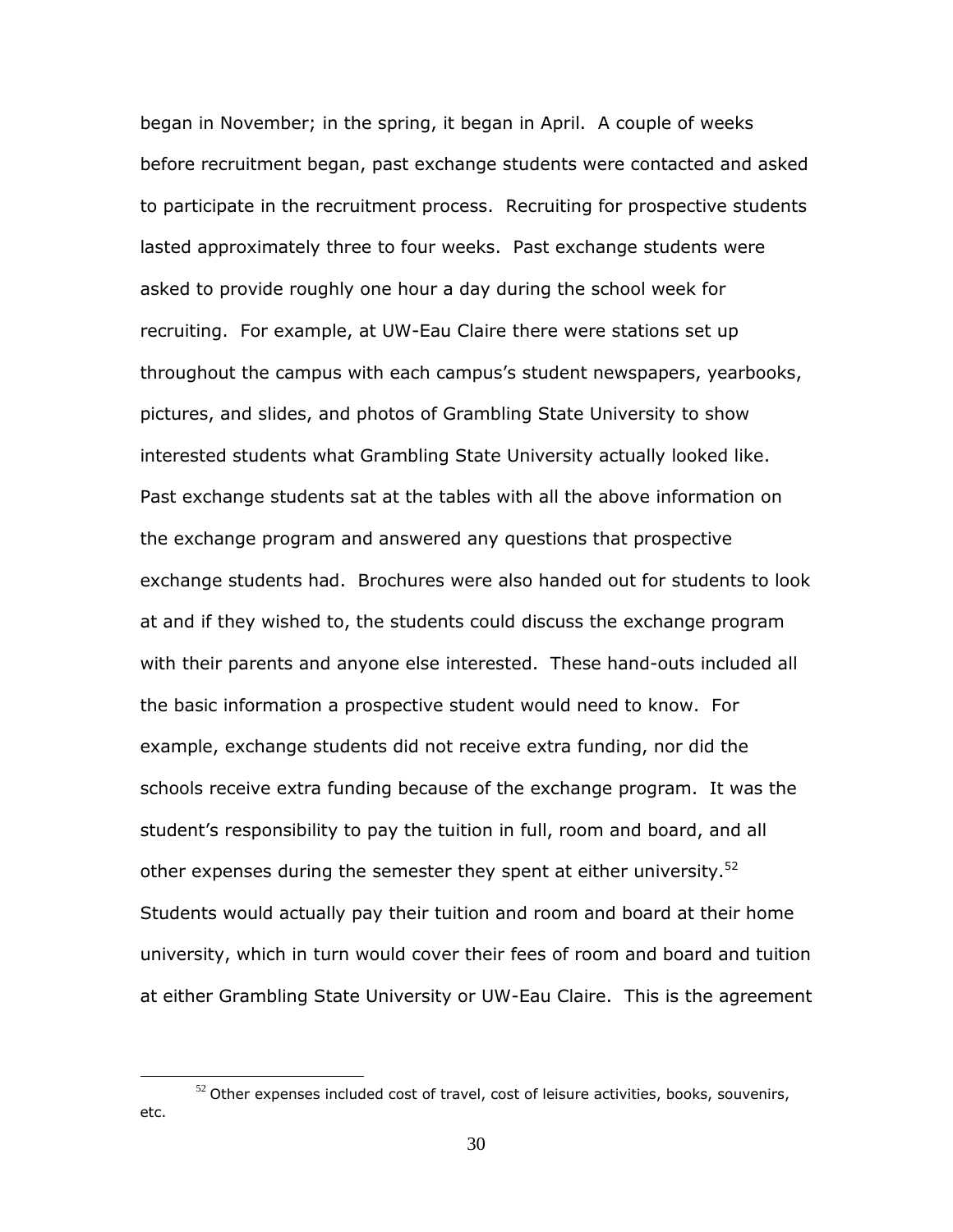that UW-Eau Claire and Grambling State had since the implementation of the program. 53

As noted above, enrollment in the program continuously decreased throughout the 1970s. This personally affected some students who had participated in the exchange program in the past and thoroughly believed that the program was an excellent experience. Those students believed that the program should continue so others have the chance of sharing that experience. Scott Anderson, a student at UW-Eau Claire, wrote a poem to the editor that was published in *The Spectator* during the spring semester of 1974.<sup>54</sup> This poem showed Anderson's appreciation of the program and how he wished for the program's continuation. The poem was titled "Grambling exchange dying": 55

> **To the editor**: A Message to the Unpeople You who say you love life You who dig on the environment Bag. You who held compassion for a Putnam Park bobcat You who streak for a new Morality You who bow before the altars Of Water Street. You who heed Bucky but unheed— Don"t even hear Dr. George King You who seem always too busy during Black Aesthetics Week.

<sup>&</sup>lt;sup>53</sup> University of Wisconsin—Eau Claire Grambling State University Student Exchange Program, 1970-1980, AS182. Special Collections & Archives, McIntyre Library, University of Wisconsin—Eau Claire. Eau Claire, WI.

<sup>&</sup>lt;sup>54</sup> Scott Anderson was an UW-Eau Claire sophomore journalism major of Rhinelander, WI and studied at Grambling State University in the fall semester of 1973.

<sup>&</sup>lt;sup>55</sup> University of Wisconsin—Eau Claire Grambling State University Student Exchange Program, 1970-1980, AS182. Special Collections & Archives, McIntyre Library, University of Wisconsin—Eau Claire. Eau Claire, WI.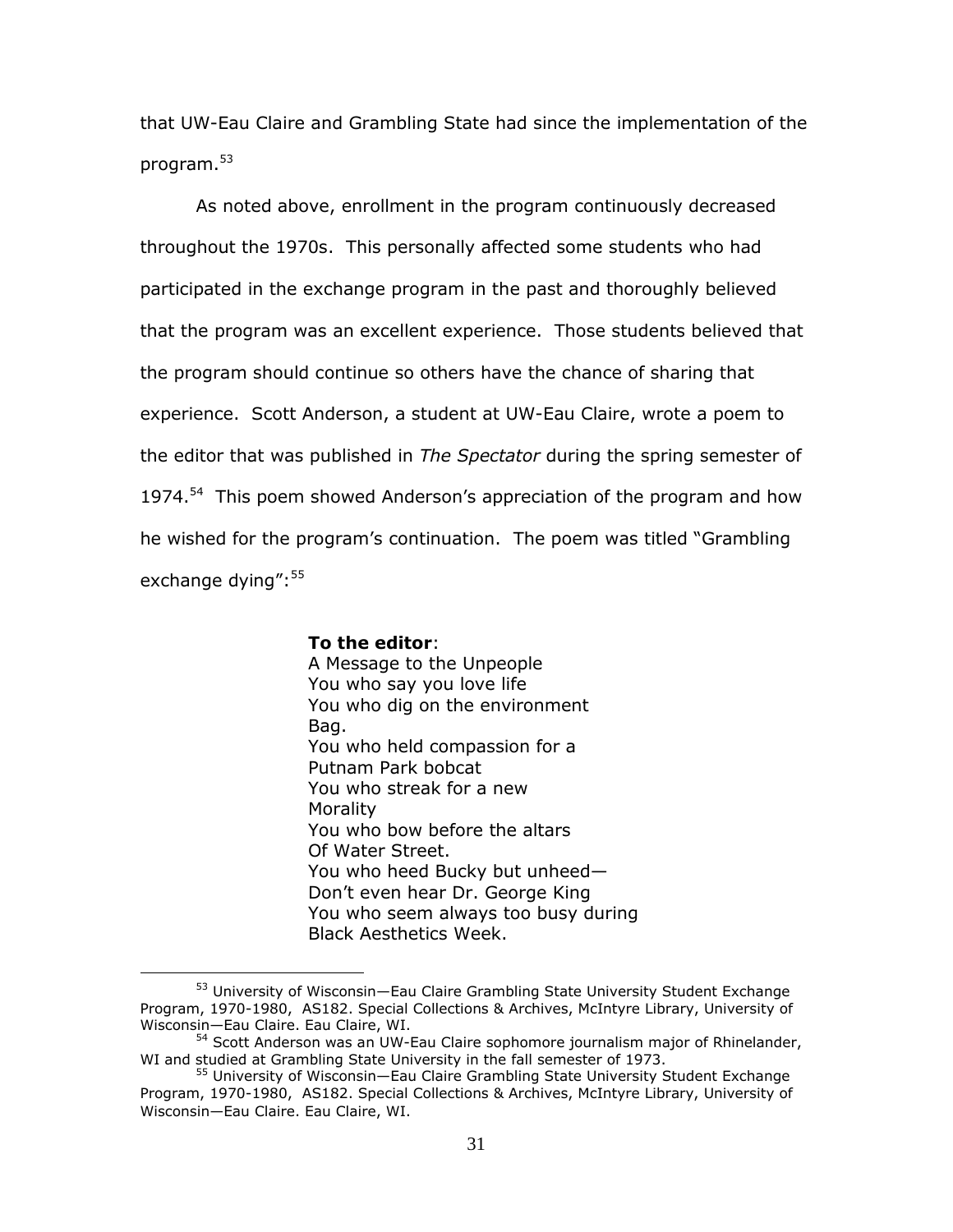You who believe that the only thing One should kill is the night's last Pitcher. ….are now in the process of killing off one of Eau Claire's last outlets to the Real World the Grambling College of Louisiana Cultural Exchange Program. It is dying you know, or maybe You ain"t hip to that yet. Or maybe you never found the time. It's a chance to learn-about Blacks, About humanity, about yourself. There's still time but not much.<sup>56</sup>

Scott Anderson hoped the poem would appeal to other students who had not participated in the program at the time it was published. Anderson expressed that there was still time but they should act soon on their desire for a new cultural experience, he recognized that if the enrollment in the program continued to decrease, the program itself would cease to exist.

Students who became interested in the exchange program during the weeks of recruitment could take the next step of applying. The application process was fairly easy and, following the submission of their application, interviews were conducted. Directors of the exchange program (Dr. Stoelting or Dr. Young) along with past exchange students would interview perspective students. After the completion of the interviews, the directors and past exchange students would decide which students were best for the exchange program.

<sup>56</sup> University of Wisconsin—Eau Claire Grambling State University Student Exchange Program, 1970-1980, AS182. Special Collections & Archives, McIntyre Library, University of Wisconsin—Eau Claire. Eau Claire, WI.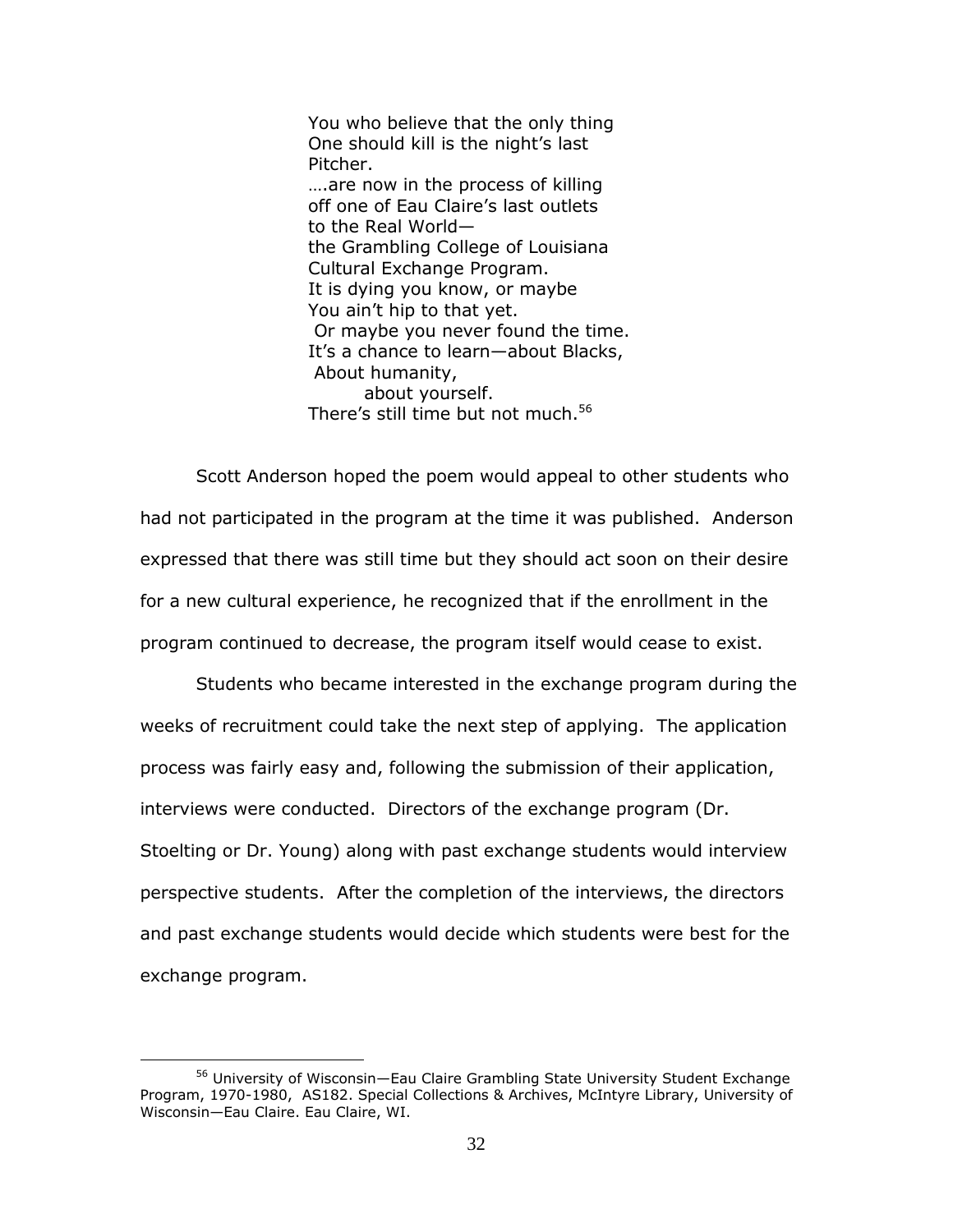#### *The Application and Enrollment Process*

Presently, there is little information on the application process of Grambling Students. However, according to the *Spectator* in a 1972 issue, the process of selecting students for the exchange program was similar at both universities.<sup>57</sup> The application questions were designed in order to gain more insight into the students who applied for the exchange program.

Questions usually pertained to academic record and the students" personalities and past experiences prior to and during attendance at UW-Eau Claire. The application consisted of three key questions: 1. Briefly outline your PERSONAL background up to the present time; 2. Why do you wish to participate in this program; 3. What are your career plans?<sup>58</sup> Applicants were required to reveal their total credits earned and their current accumulative GPA. An accumulative GPA of 2.0 GPA was needed for admittance into the program. After the students completed their applications and turned them into either director (Dr. Stoelting or Dr. Young) the interview process began. Interview questions were similar to the questions that the students answered on the applications. Students were asked primarily what they hoped to learn from their involvement in the exchange program. The program"s advocates wanted to be sure they were selecting the right students for the program and thus chose students who would benefit the most from their involvement in the program. Students also were not admitted if they were either freshman

<sup>&</sup>lt;sup>57</sup> University of Wisconsin-Eau Claire Grambling State University Student Exchange Program, 1970-1980, AS182. Special Collections & Archives, McIntyre Library, University of Wisconsin—Eau Claire. Eau Claire, WI.

<sup>58</sup> Ibid.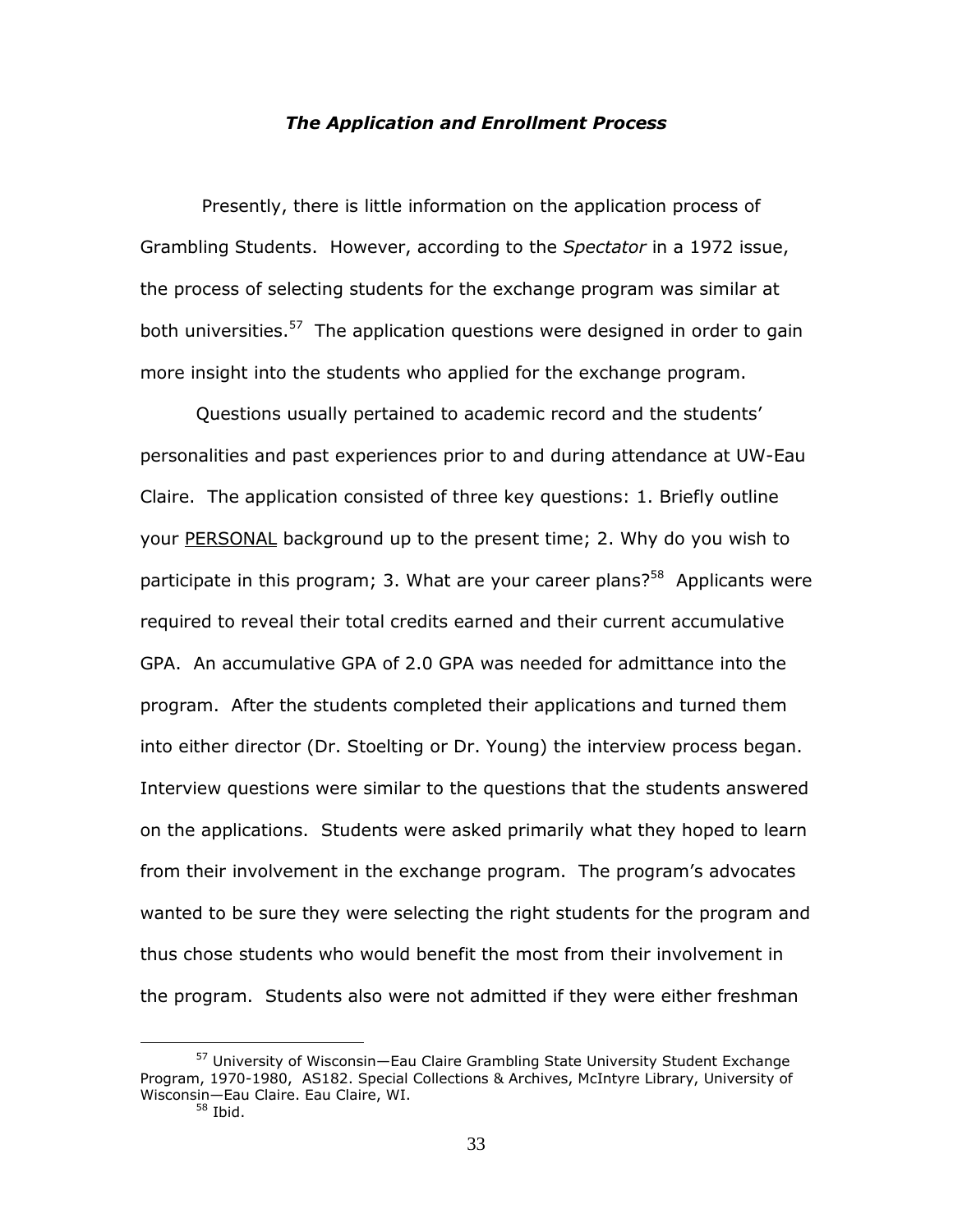or seniors; only sophomores and juniors could participate.<sup>59</sup> This standard was in place at both universities. Because it was described by many students as a human relations, or "social learning" experience, students had to be open-minded to other racial and ethnic groups and eager to participate in a new student environment. Although student desire to participate in the program continued to drop at both universities during the mid and late-1970s, students who could benefit from the program the most were still admitted; Dr. Stoelting and Dr. Young did not throw out the standards of admittance to simply fill a quota.

 After the completion of all the interviews and the students were chosen, students began the process of enrollment at either university. They were required to register for classes at whichever university they were attending; Dr. Stoelting and Dr. Young would assist as their advisor when choosing the right classes to take at the universities. Universities exchanged class catalogues, as well as pictures and maps of the campus grounds, to assist the students in any questions that may arise. The credits that were earned at each university would transfer back to the students' home university.<sup>60</sup>

Although most students who were chosen to go did indeed participate in the program, some changed their mind during the summer vacation and decided not to participate in the program. The biggest reason students gave as to why they could not participate was that their participating in the

<sup>&</sup>lt;sup>59</sup> University of Wisconsin-Eau Claire Grambling State University Student Exchange Program, 1970-1980, AS182. Special Collections & Archives, McIntyre Library, University of Wisconsin—Eau Claire. Eau Claire, WI.

 $60$  This was the greatest question asked by the students before entering the exchange program.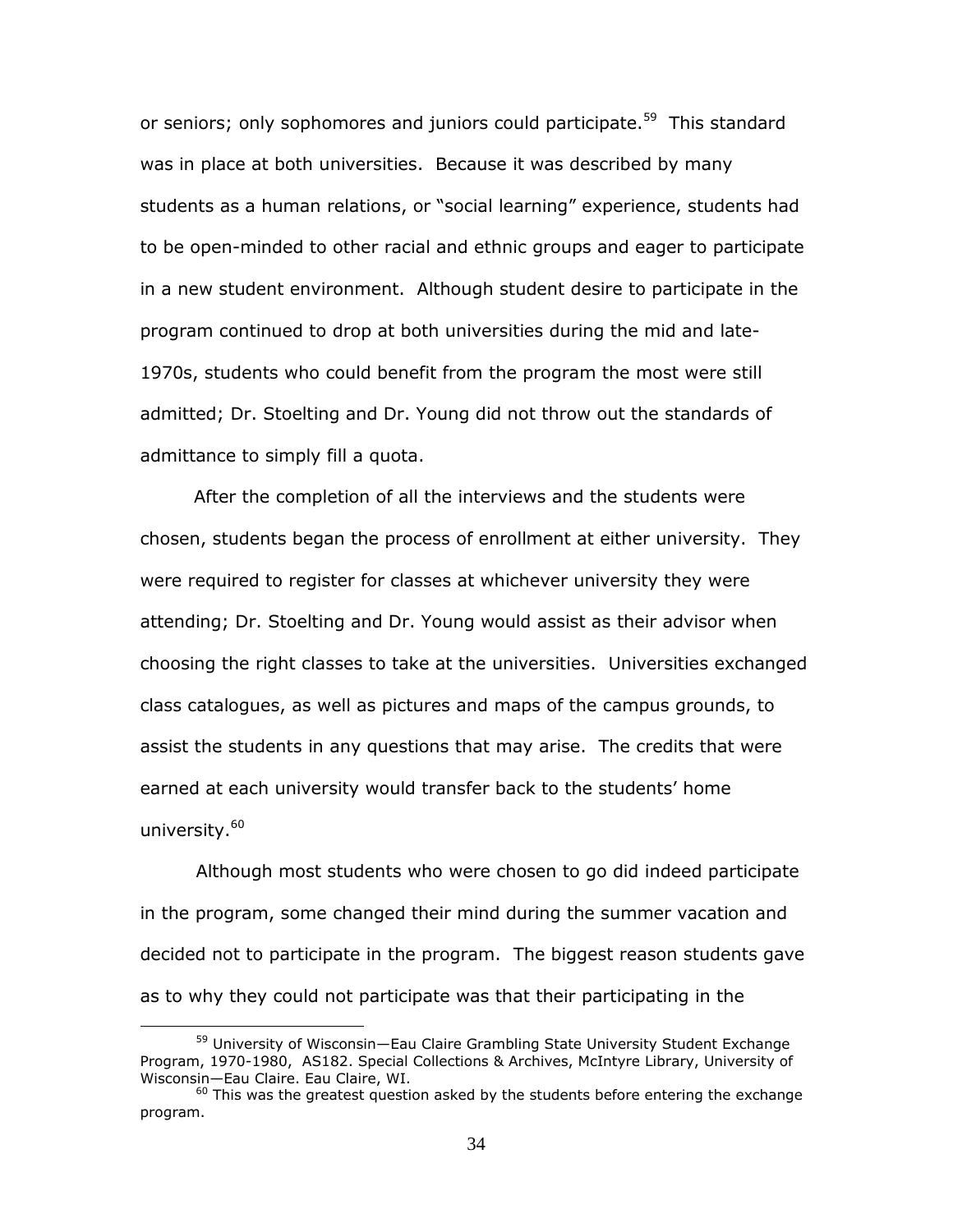program would cause family problems. For example, a UW-Eau Claire student, Barbara Smith, was scheduled to attend Grambling State in the fall semester of 1974. However, Smith wrote a letter to Dr. Stoelting in the summer of 1974 declining her spot as an exchange student. Smith wrote, "It was only two weeks after I accepted the opportunity that I realized it may involve problems I hadn"t forseen. After much deliberation, sometimes painful, and my best personal efforts have been spent, I realize that the trip may result in lasting problems for me, not at Grambling, but in my relations with [those] close to me here."<sup>61</sup> Another student, Susan Sawatske, also withdrew from the program. Sawatske was scheduled to transfer to Grambling for the spring semester of 1972. According to Dr. Stoelting in a letter written to student exchange committee members, "At the time of her [Susan Sawatske's] application she anticipated no difficulty in getting approval for the venture from her parents; however, her parents expressed great objection to the proposal and threatened to withdraw her from school if she persisted."<sup>62</sup> The reasons that parents wished for their children not to attend Grambling State were not stated in the correspondence between the two students and Dr. Stoelting. It was just stated that the parents "opposed" and refused their child"s attendance at the university. Many students relied on their parents' financial support for their education, and could not attend a university without their parents' support.

<sup>61</sup> University of Wisconsin—Eau Claire Grambling State University Student Exchange Program, 1970-1980, AS182. Special Collections & Archives, McIntyre Library, University of Wisconsin—Eau Claire. Eau Claire, WI.

 $62$  University of Wisconsin—Eau Claire Grambling State University Student Exchange Program, 1970-1980, AS182. Special Collections & Archives, McIntyre Library, University of Wisconsin—Eau Claire. Eau Claire, WI.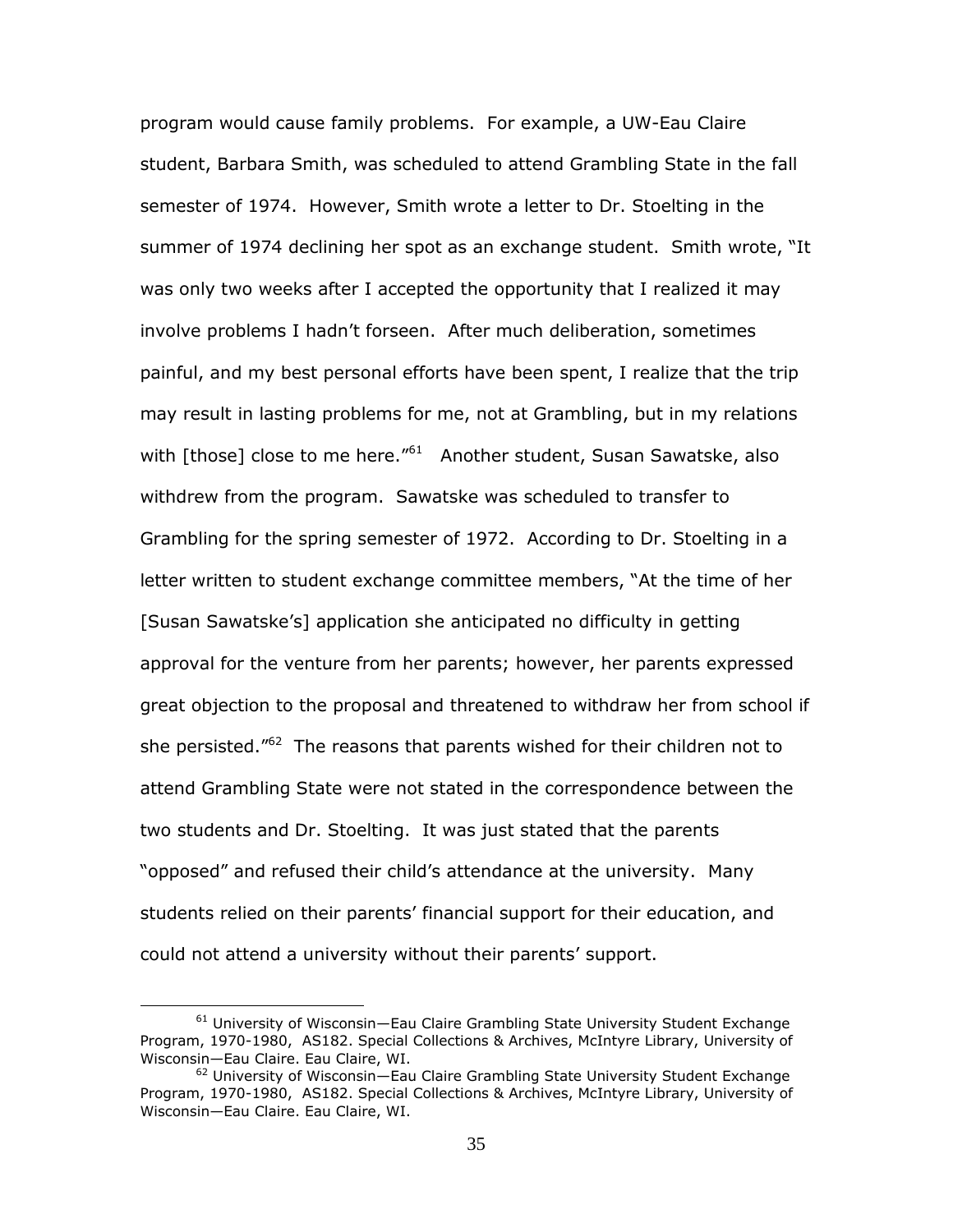Students who did not back out of the exchange program, for the most part, enjoyed their time at either Grambling State University or UW-Eau Claire. There was a period of adjustment; however, those students were aware from the beginning that their time at either Grambling State or UW-Eau Claire would at times be challenging and not always easy. In order to keep close ties with their home campus, many exchange students had their school newspapers, *The Gramblinite* or *The Spectator,* mailed to their dormitories. This kept the students up-to-date on current events at their schools and also, according to some students, eased the adjustment period. $^{63}$ 

Although many students expressed their desire for the exchange program because they believed the program was successful, it unfortunately came to an end in 1980. Many reasons contributed to the end of the program; however, the lack of interest by students was the main reason for the exchange program"s demise. The reasons why the exchange program came to an end is explained in the next chapter.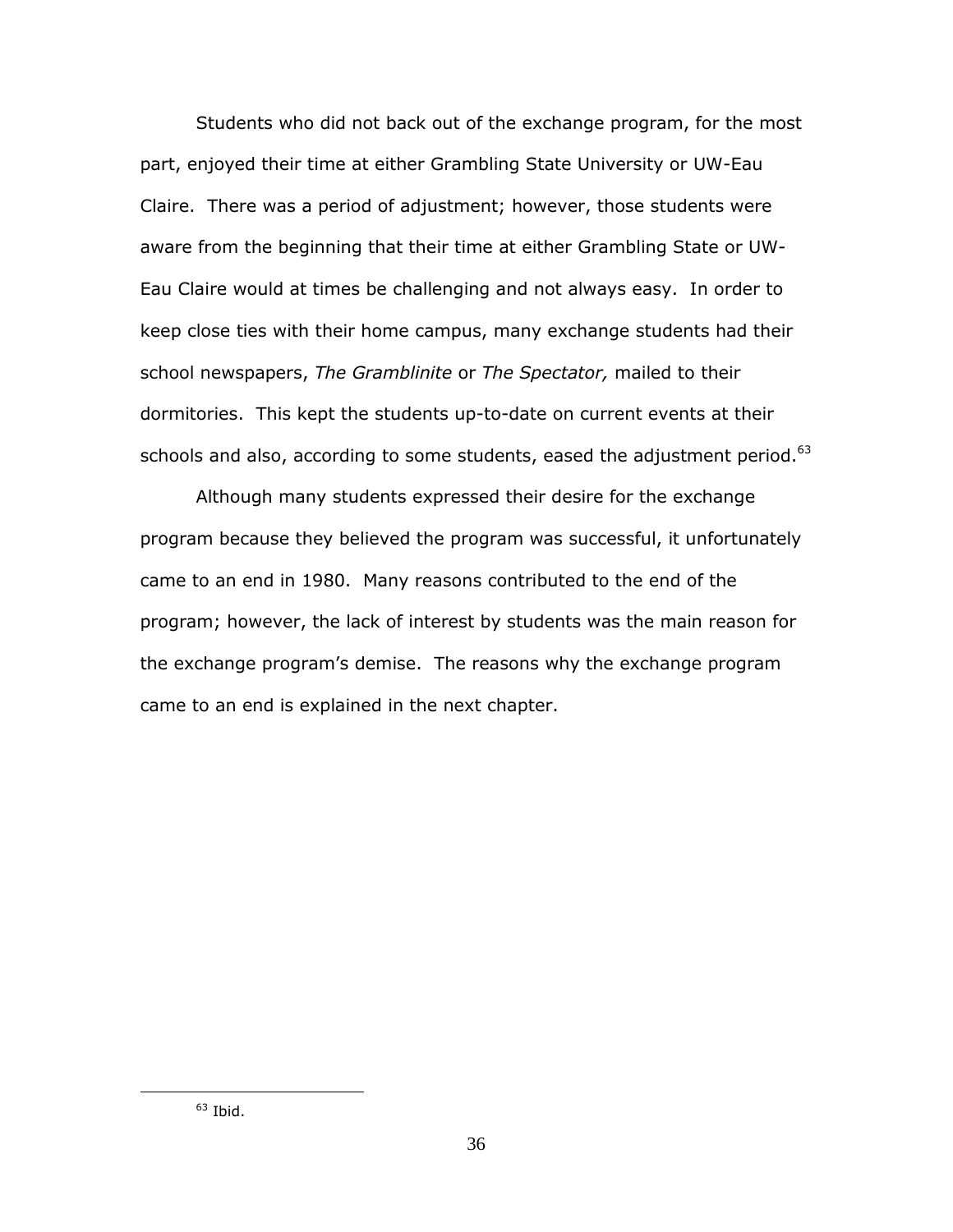### **Chapter VI:**

## *The End of the Grambling State & UW-Eau Claire Student Exchange Program*

The goals of the exchange program described in the previous chapter were not continually achieved—especially the goal of maintaining a quota of five students per semester participating in the student exchange program. Throughout the decade, students continually expressed less and less interest in the exchange program. In 1974, only four years after the implementation of the program, recruiters of prospective exchange students were already experiencing the challenge of finding students who were interested in the program. That same year, Dr. Stoelting was interviewed by *The Spectator* concerning the lack of students interested in the program. Dr. Stoelting stated in that interview, "We used to have [in the first years of the student exchange program] more applicants than we were able to send. Then we could choose who to send on the basis of who would profit from the experience most."<sup>64</sup> However, as noted above, student interest continued to decrease. Dr Stoelting goes on, "I've gotten so desperate that I've literally grabbed students in the hall and said, "Hey, do you want to go to Grambling?"<sup>65</sup> During the mid and late-1970s, there were even instances in some semesters, for example in 1978, which no students participated in the program.

<sup>&</sup>lt;sup>64</sup> University of Wisconsin-Eau Claire Grambling State University Student Exchange Program, 1970-1980, AS182. Special Collections & Archives, McIntyre Library, University of Wisconsin—Eau Claire. Eau Claire, WI.

 $65$  Ibid.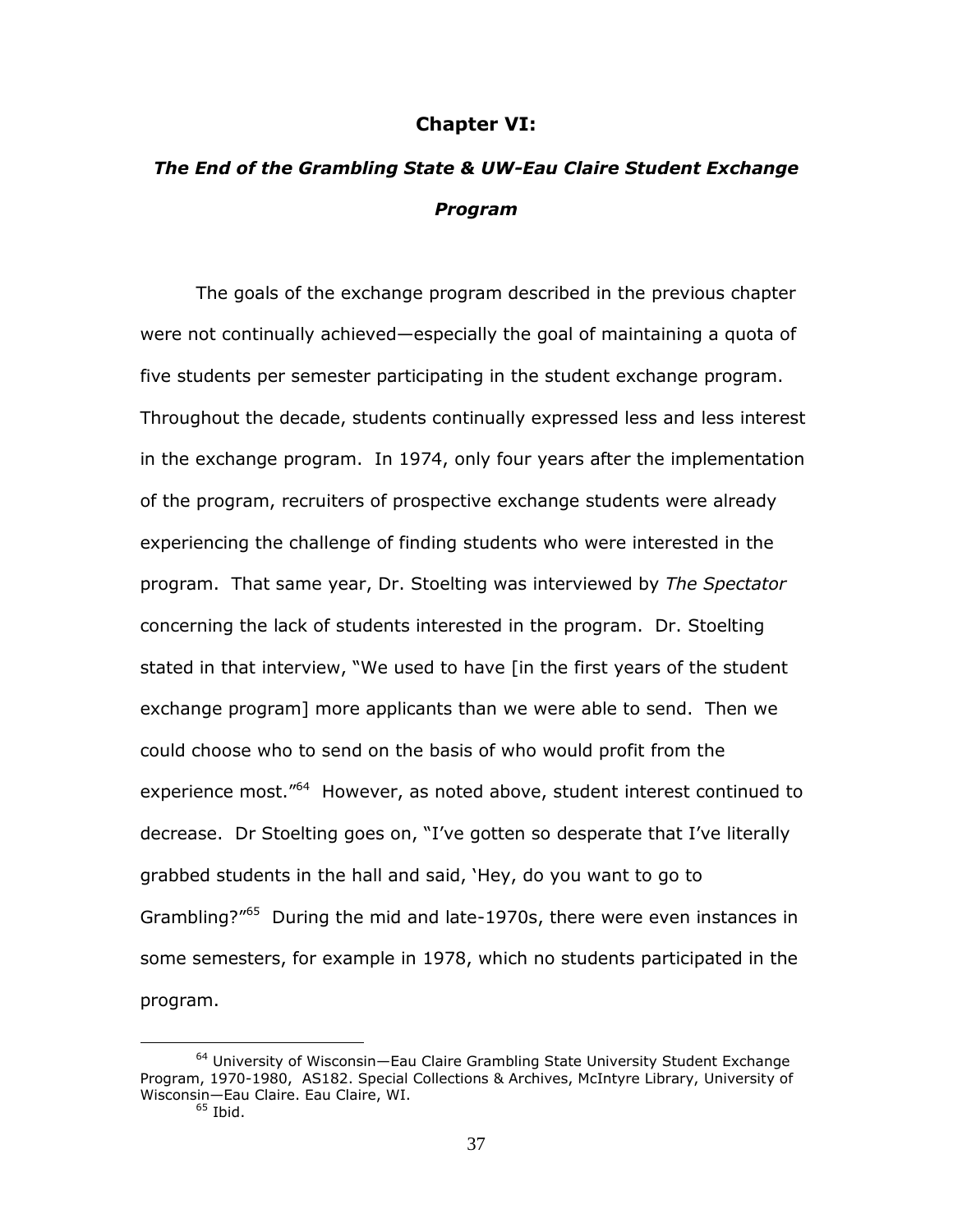Dr. Stoelting offered a personal opinion in 1979 on why students were losing interest in the program. According to Dr. Stoelting in a 1979 interview, "Student interest in the exchange has dwindled in recent semesters. I think young people today are less interested in civil rights and racial affairs, and this has contributed to the declining interest in the exchange program."<sup>66</sup> Students expressed greatest interest in the exchange program during the early 1970s; this was just shortly after the official end of the Civil Rights Movement in 1968. $^{67}$  Since the Civil Rights Movement occurred roughly ten to 20 years prior to the cease of the exchange program, it is not unlikely that students lost interest in civil rights and racial affairs.

<sup>66</sup> University of Wisconsin—Eau Claire Grambling State University Student Exchange Program, 1970-1980, AS182. Special Collections & Archives, McIntyre Library, University of Wisconsin—Eau Claire. Eau Claire, WI.

 $67$  Historians often use the time period of 1954-1968 to define the years of the Civil Rights Movement.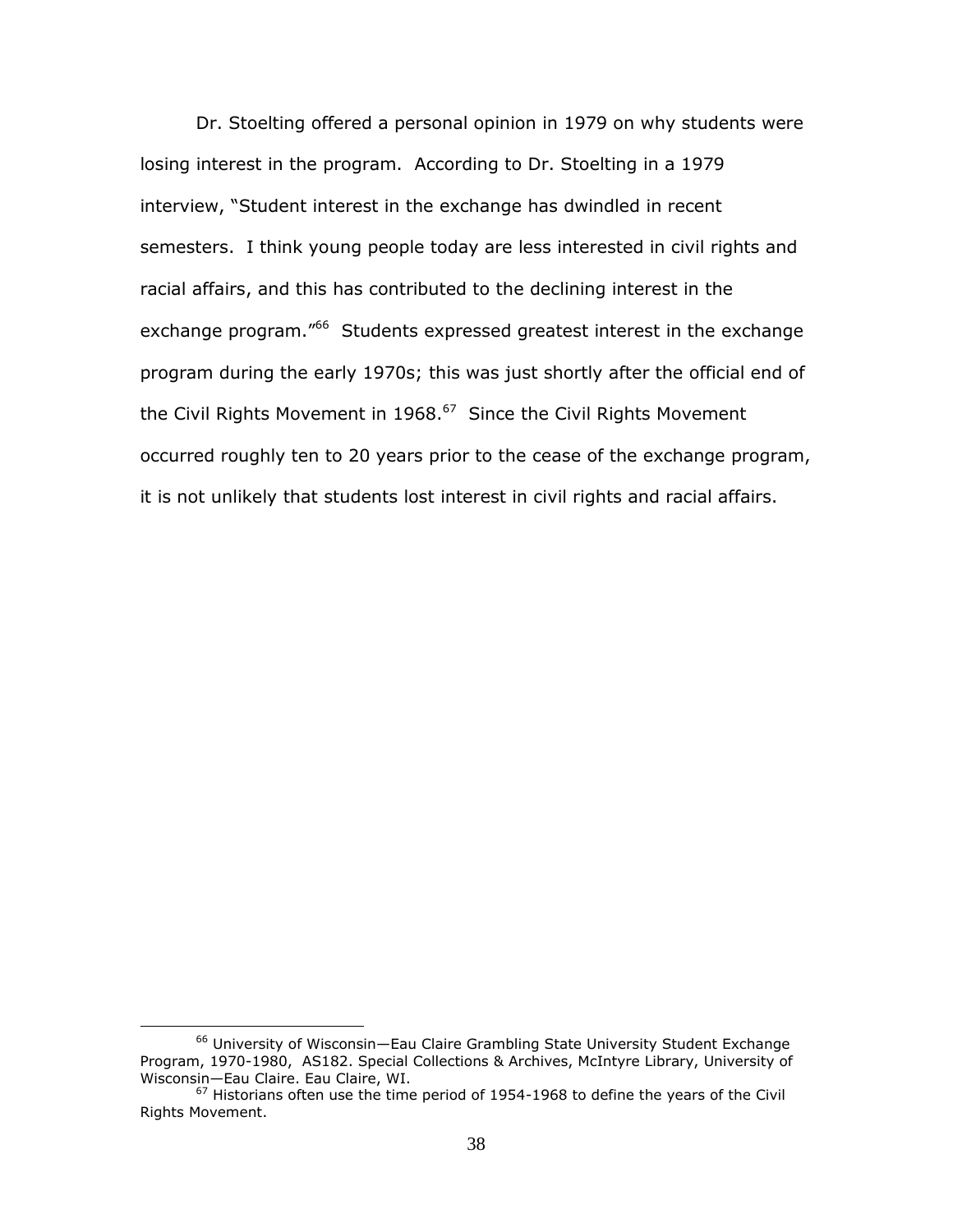### **Chapter VII:**

## *Conclusion*

The Grambling State University and UW-Eau Claire student exchange program is an example of how integration continued after the Civil Rights Movement. Historians often use the time period of 1954-1968 to define the years of the Civil Rights Movement, and this paper uses that time period as well. Although integration continued after the Civil Rights Movement, the Grambling State University and UW-Eau Claire student exchange program is an example of a more peaceful integration event when compared to the violence in southern desegregation. Because the exchange program generated integration that was more peaceful, it was of a different magnitude from the intense desegregation era of the 1950s and 1960s. The violent white resistance to desegregation that occurred during the 1950s and 1960s in the south did not happen when the student exchange program occurred during the 1970s.<sup>68</sup> Students did report some racial tension; however, no riots or protests occurred regarding blacks and whites exchanging universities.

Another major aspect to remember on the Grambling State University and UW-Eau Claire student exchange program is that it was neither the only or first integration-oriented exchange program for Grambling State, nor was

 $68$  However, this does not mean that in general violent opposition to desegregation did not occur after the 1960s or even outside of the south. The Boston, Massachusetts public school district desegregated during the 1980s and there was resistance to that desegregation as well.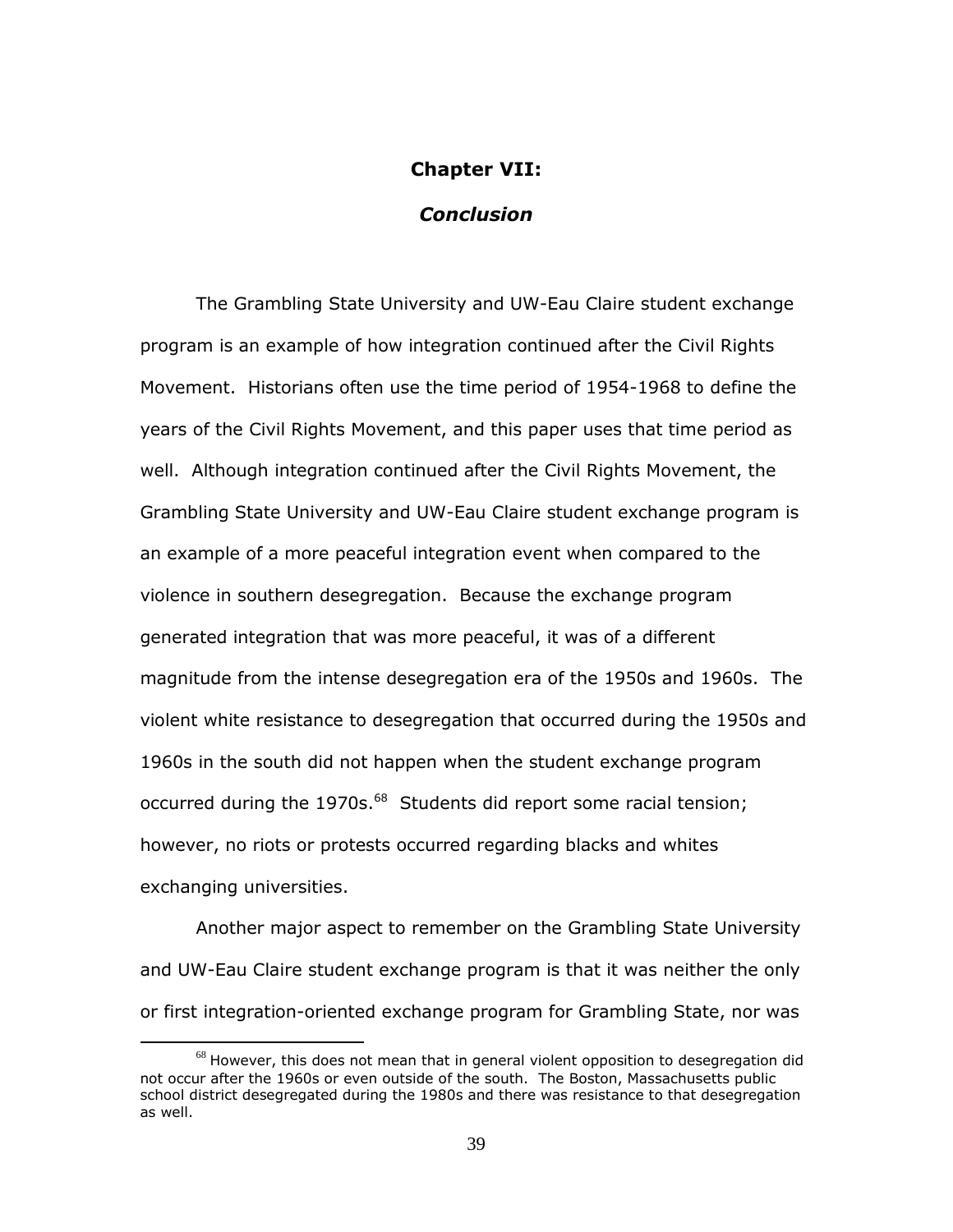it unique to universities of Wisconsin. Grambling State University was involved in additional student exchange programs with other universities. The University of Wisconsin-Madison was also part of a student exchange program that involved a few other predominantly black southern colleges. This proves that the Grambling State University and UW-Eau Claire exchange program was not unique to the United States. Integration-oriented exchange programs in general existed during the late 1960s and 1970s.

One may wonder if the Grambling State and UW-Eau Claire integration oriented student exchange program was successful. The main goal of the exchange program was not necessarily to encourage mass integration between the two universities, $69$  but that through integration, exchange students would gain awareness of cultural and racial groups other than their own. For those students who did participate, the program was valuable and successful. Many students like Scott Anderson and Karen Berstedt, whose exchange experiences were discussed in the previous chapters, valued their exchange experiences. Students like Anderson and Berstedt desired for the continuation of the program.

Although many students conveyed their desire for the program to continue, the program did officially end in 1980. Dr. Stoelting, the UW-Eau Claire exchange program advisor announced in interviews located in the UW-Eau Claire student newspaper, *The Spectator*, that interest in the program lacked throughout the middle and late-1970s and this is why the exchange

 $69$  Grambling State did hope to integrate more racial minorities into their university and that is why they were involved in additional exchange programs with several universities explained early on in the paper.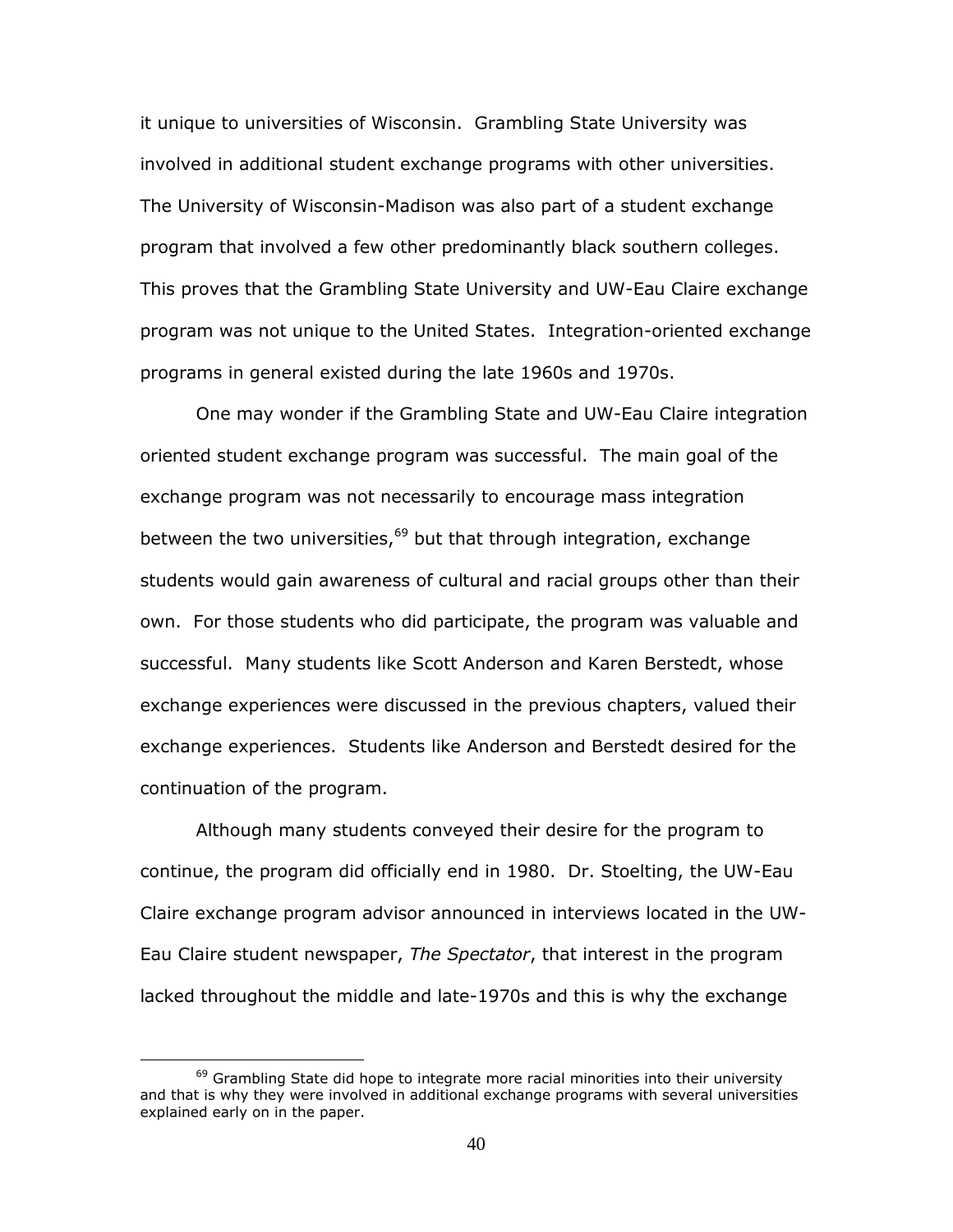program ended. Stoelting blamed this on a lack of interest in both "racial affairs" and also lack of interest in civil rights.<sup>70</sup>

 $\overline{a}$  $^{70}$  University of Wisconsin—Eau Claire Grambling State University Student Exchange Program, 1970-1980, AS182. Special Collections & Archives, McIntyre Library, University of Wisconsin—Eau Claire. Eau Claire, WI.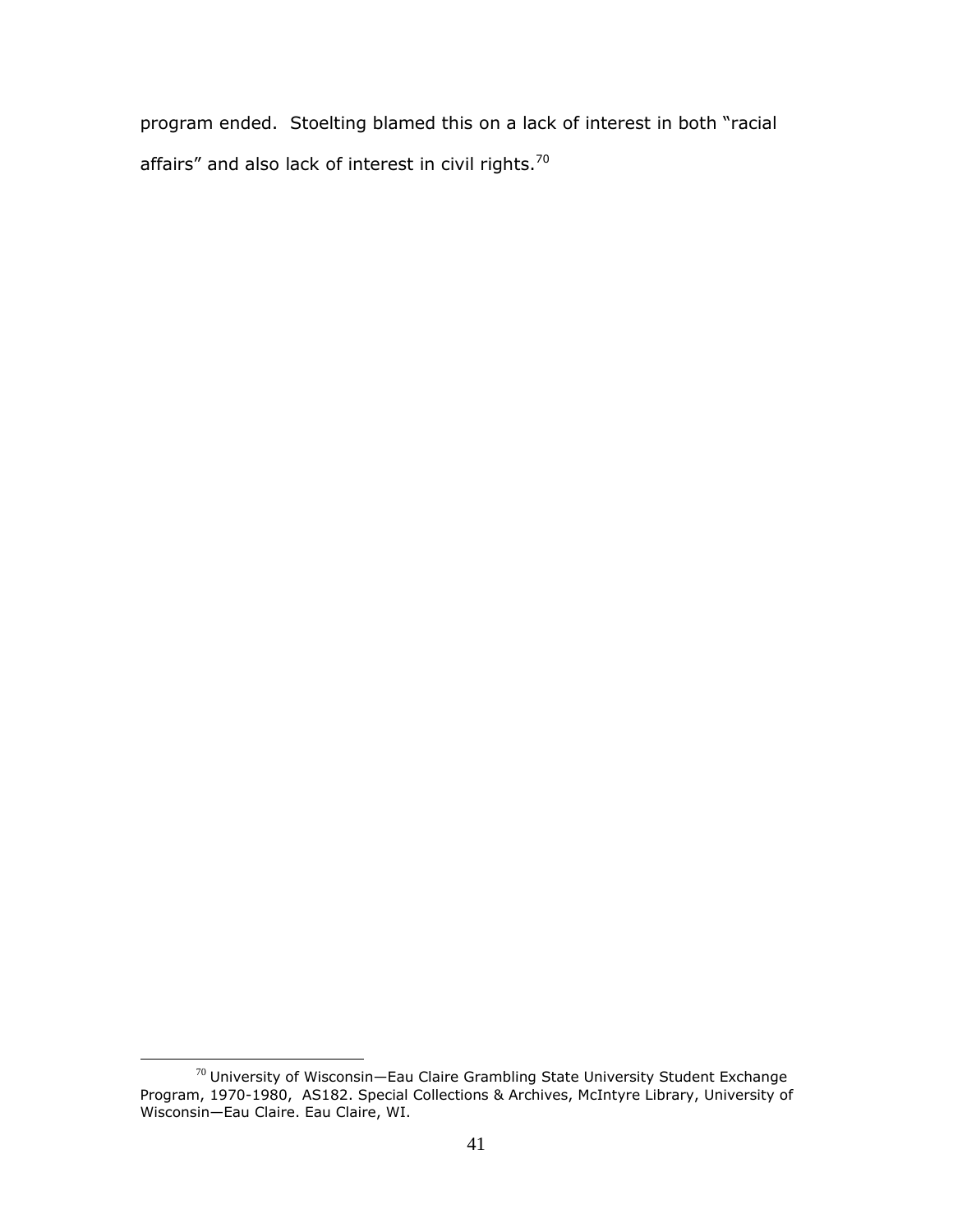## *Bibliography*

## *Primary Documents:*

- University of Virginia Library, Historical Census Browser. Available from <http://fisher.lib.virginia.edu/collections/stats/histcensus/php/county. php> Internet; Accessed: 9-21-07
- University of Wisconsin—Eau Claire Grambling State University Student Exchange Program, 1970-1980, AS182. Special Collections & Archives, McIntyre Library, University of Wisconsin—Eau Claire. Eau Claire, WI.
- U.S. Department of Education. *Historically Black Colleges and Universities and Higher Education Desegregation*. Washington D.C.: U.S. Department of Education Office for Civil Rights, January 1991.
- U.S. Department of Education. *White House Initiative on Historically Black Colleges and Universities.* Washington D.C.: U.S. Department of Education Office for Civil Rights, August 2002.

## *Secondary Documents:*

- Browne-Marshall, Gloria. "Crumbs From the Table of Plenty: Brown and the Ongoing Struggle For Educational Equity in American Schools" in Chapter One of *Brown v. Board of Education: It's Impact on Public Education 1954-2004*. New York: Thurgood Marshall Scholarship Fund, 2005.
- Carter, Hilda R. and John R. Jenswold. *The University of Wisconsin Eau Claire, A History: 1916-1976.* Eau Claire, WI: University of Wisconsin Foundation Inc., 1977
- Condliffe Lagemann, Ellen and Lamar P. Miller, *Brown v. Board of Education: The Challenge for Today's Schools*. New York:Teachers College Press Columbia University, 1996.
- Fossey, Richard, Robin Garrett Jarvis and Elizabeth A. Kemper. *Readings on Equal Education: Race, the Courts, and Equal Education: The Limits of the Law*. New York: AMS Press, Inc., 1998.
- Grambling State University: History, Available from [<http://www.gram.edu/about/history.asp>](http://www.gram.edu/about/history.asp) Internet; Accessed 9-23-07